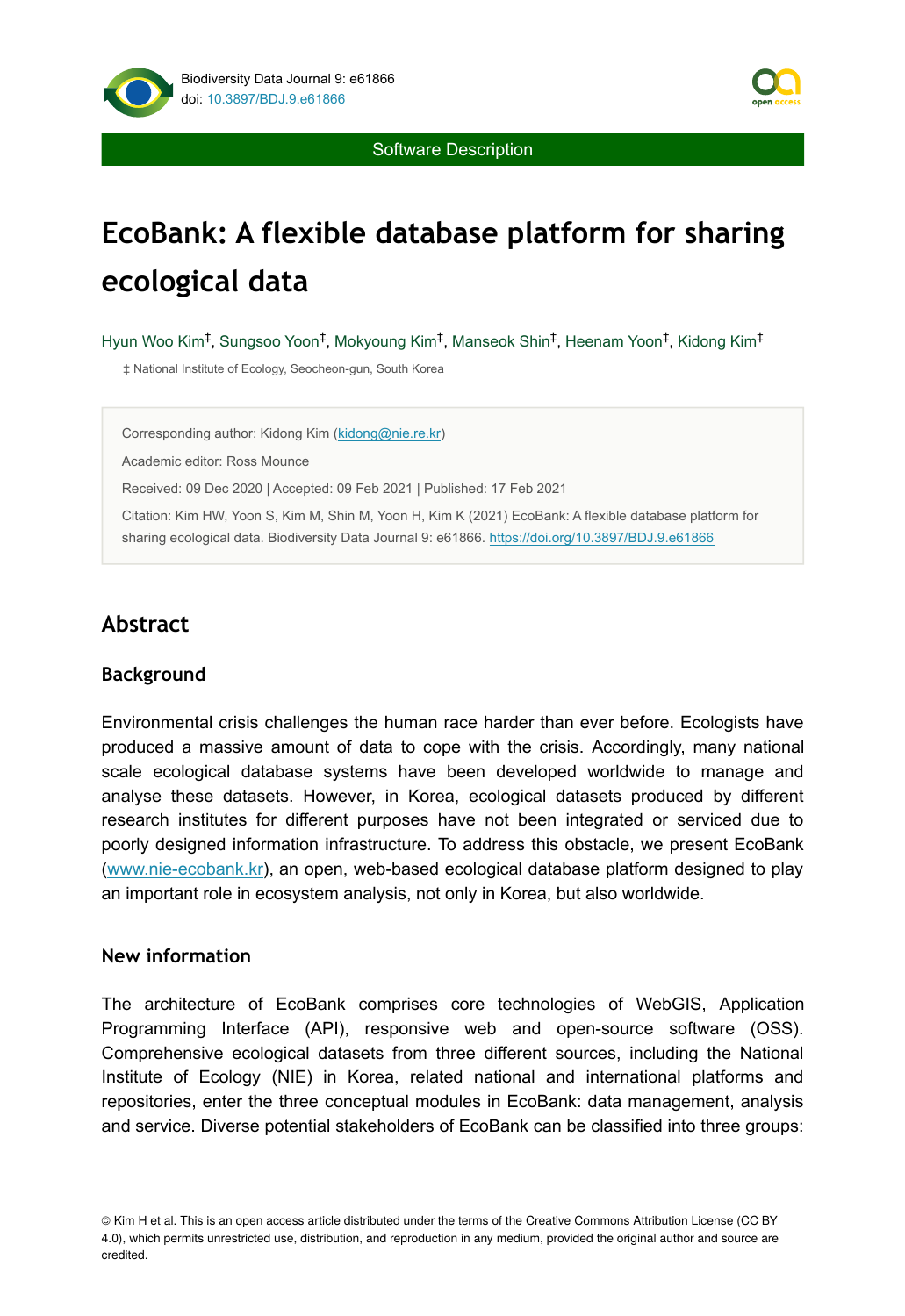researchers, policy-makers and public users. EcoBank aims to expand its horizons through mutual communication amongst these stakeholders. We opened and launched the EcoBank service in December 2019 and have now begun to broaden its network by linking it to other data platforms and repositories over the globe to find possible solutions to ecological issues in Korea.

## **Keywords**

EcoBank, ecological database platform, responsive web, WebGIS, stakeholders

## **Introduction**

One of the ultimate goals of ecological studies is to understand and quantify ecological associations in different spatiotemporal scales (Kissling et al. 2012, Stephens et al. 2019). However, issues in ecology are becoming more challenging due to various negative anthropogenic effects, such as land cover change, global warming and environmental pollution (Araújo and Rahbek 2006, de Chazal and Rounsevell 2009, Huh et al. 2014). It is essential to secure accurate and up-to-date knowledge of the ecosystem to assess these issues.

Ecologists working in different fields have collected data through various methods to address complex environmental problems (Kim et al. 2012Nadkarni 1981, Park 1990, Thuiller 2004). The world of "big data" has arrived in ecology and other branches of the environmental sciences (Farley et al. 2018) with increased quantity, speed and variety of data streams (Hampton et al. 2013). In the field of ecological informatics, various ecological data platforms have been developed worldwide to collect and manage ecological information efficiently (Frehner and Brändli 2006, Michener et al. 2012, Stephens et al. 2019, Belbin and Williams 2016).

Although a few web-based platforms have been designed for managing biodiversity conservation plans and biological resource management in Korea, significant challenges in addressing ecological issues remain. Existing platforms do not use standardised ecological metadata for sharing or organising ecological information. As there is no integrated platform for comprehensive utilisation and one-point access to environmental data, these data are scattered throughout individual institutions, producing particular types of data without consistent format or retrieval capability (Youn 2014). Additionally, many platforms around the world have difficulties in providing user-orientated data due to the lack of open space and systems for quality control (i.e. BES-NET) (Ruckelshaus et al. 2020).

New challenges for managing ecological data require improved interoperability, integration and sharing (Frehner and Brändli 2006). An integrative and comprehensive data platform is strongly recommended in Korea. To settle this need, we present EcoBank in two sections (project description and implementation) to show its extendible framework for exploration, modelling and analysis of distributed ecological data in a web-based environment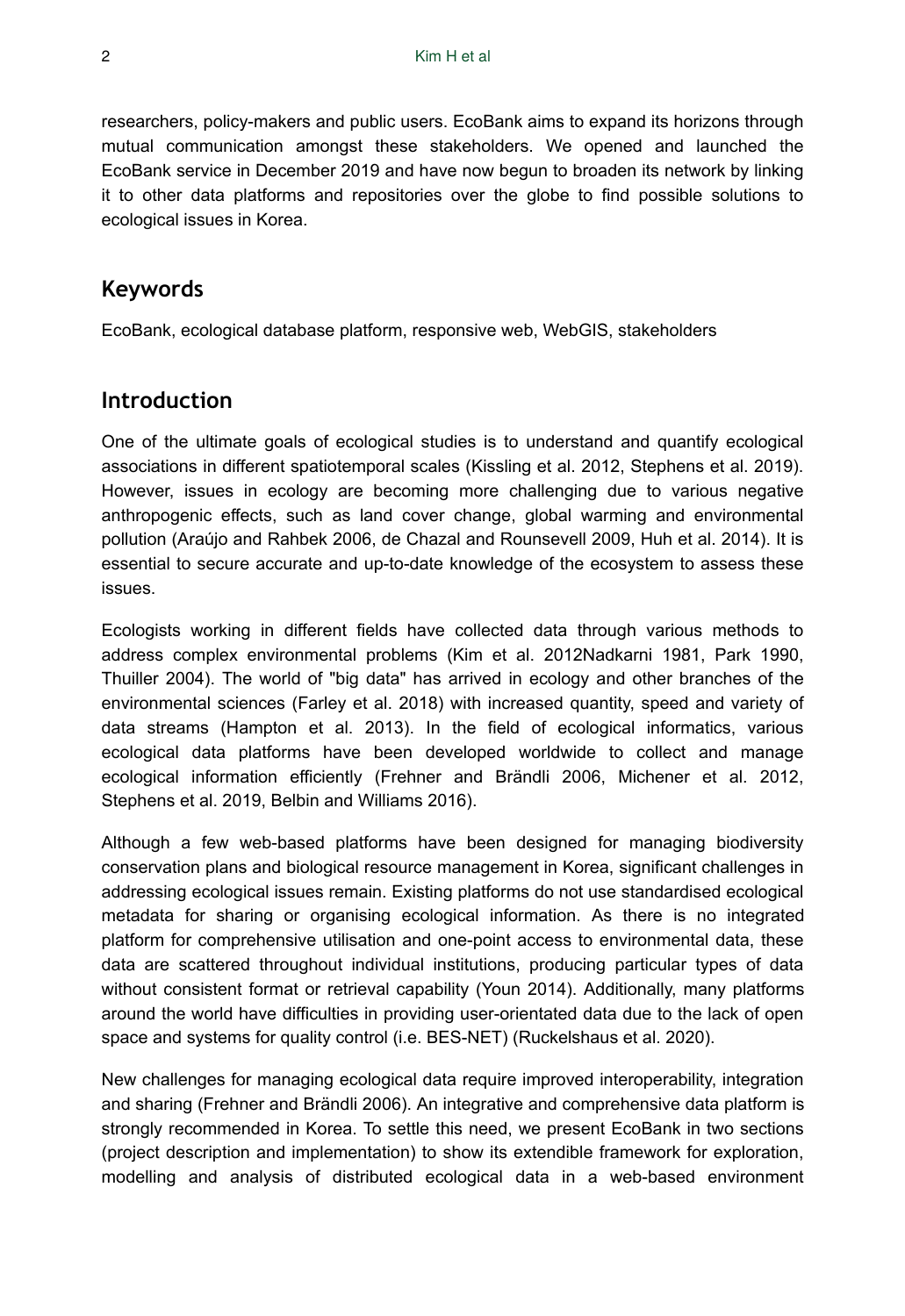(Table 1). In the project description section, EcoBank's developmental phases, core technologies and the conceptual design of EcoBank is described and functions related to exchanging, sharing and analysing spatial data through the internet are discussed. The following implementation section describes functions and services, mainly for target stakeholders. This paper ends with the main conclusions and an outlook for future directions.

#### Table 1.

Comparison of EcoBank with diverse other repositories from around the world. EcoBank does not contain datasets on marine biodiversity and does not cover wildlife trades and agricultural information. Except for those, however, EcoBank eventually provides all ecological datasets on terrestrial and freshwater systems in Korea.

<sup>\*1</sup> GBIF: Global Biodiversity Information Facility (https://www.gbif.org/)

 $*$ <sup>2</sup> CCAMLR: Commission for the Conservation of Antarctic Marine Living Resources (https://www.ccamlr.org/en/data/data/)

<sup>\*3</sup> TRAFFIC: The Wildlife Trade Monitoring Network (https://www.traffic.org/)

<sup>\*4</sup> IPBES: Intergovernmental Science-Policy Platform on Biodiversity and Ecosystem Services (https://www.ipbes.net/about)

| Main<br><b>Resources</b>          | <b>EcoBank</b> | <b>Terrestrial Biodiversity</b><br>portals and repositories | <b>Marine biodiversity</b><br>portals and repositories | Wildlife<br>trade<br>monitoring<br>network | <b>IPBES</b><br>portal |
|-----------------------------------|----------------|-------------------------------------------------------------|--------------------------------------------------------|--------------------------------------------|------------------------|
| <b>Examples</b><br>$\overline{a}$ |                | GBIF <sup>*1</sup>                                          | CCAMLR <sup>*2</sup>                                   | TRAFFIC <sup>*3</sup>                      | $IPBES^{*4}$           |
| Areas                             |                |                                                             |                                                        |                                            |                        |
| <b>Terrestrial</b>                | $\circ$        | $\circ$                                                     |                                                        | $\circ$                                    | $\circ$                |
| Freshwater                        | $\circ$        | $\circ$                                                     |                                                        |                                            | $\circ$                |
| Marine                            |                | $\circ$                                                     | $\circ$                                                | $\circ$                                    | $\circ$                |
| <b>Themes</b>                     |                |                                                             |                                                        |                                            |                        |
| Biodiversity                      | $\circ$        | $\circ$                                                     | $\circ$                                                |                                            | $\circ$                |
| Ecosystems                        | $\circ$        | $\circ$                                                     | $\circ$                                                |                                            | $\circ$                |
| <b>Endangered species</b>         | $\circ$        |                                                             |                                                        | $\circ$                                    |                        |
| Protected areas                   | $\circ$        |                                                             |                                                        |                                            |                        |
| Wildlife trade                    |                |                                                             |                                                        | $\circ$                                    |                        |
| Climate-related                   | $\circ$        | $\circ$                                                     |                                                        |                                            |                        |
| Agriculture                       |                | $\circ$                                                     |                                                        |                                            |                        |
| Forest                            | $\circ$        |                                                             |                                                        |                                            |                        |
| Indicators                        | $\circ$        |                                                             |                                                        |                                            |                        |
| <b>Metrics</b>                    | $\circ$        | $\circ$                                                     |                                                        |                                            |                        |
| <b>Standards</b>                  | $\circ$        |                                                             |                                                        |                                            |                        |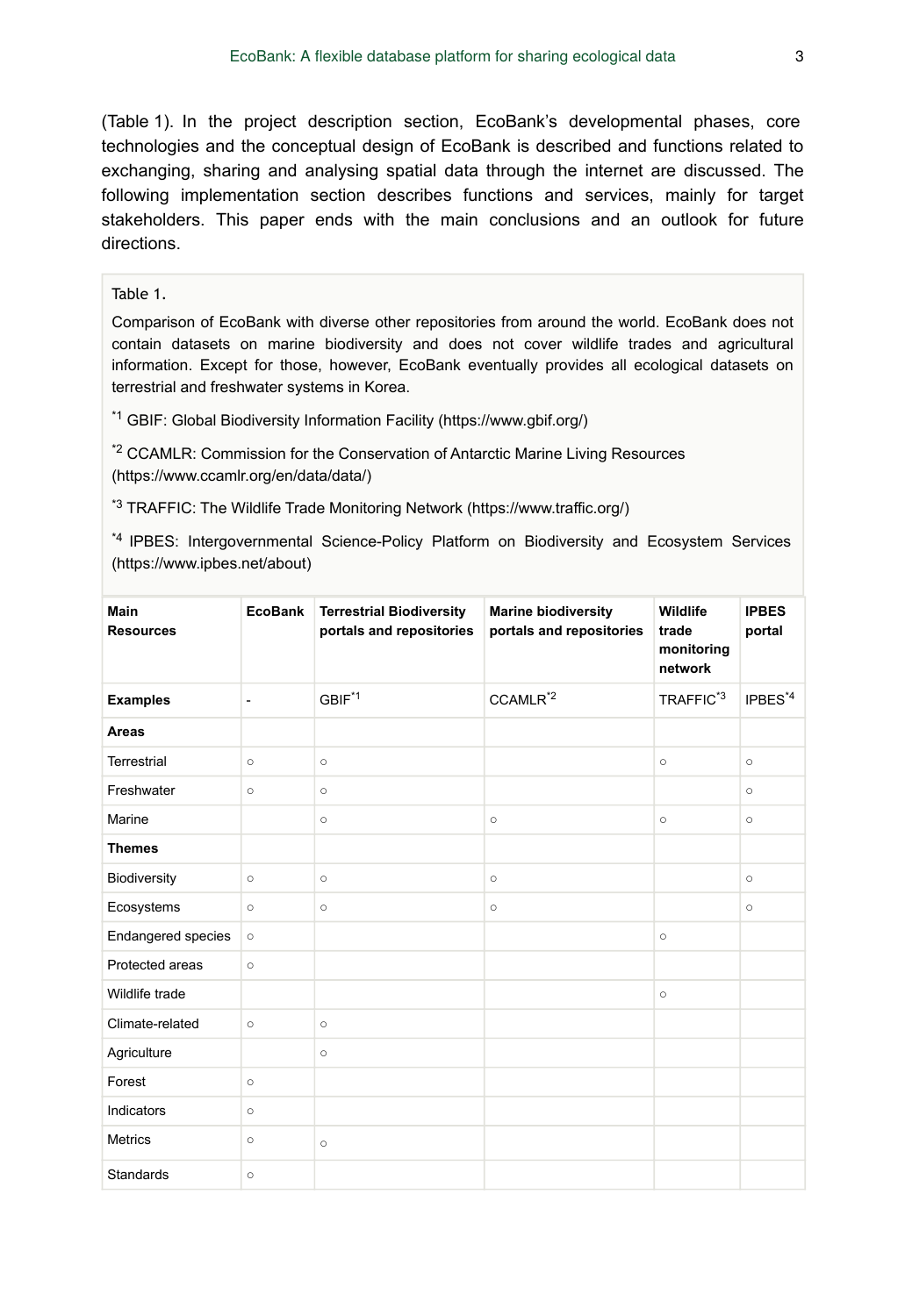| Main<br><b>Resources</b> | EcoBank | <b>Terrestrial Biodiversity</b><br>portals and repositories | <b>Marine biodiversity</b><br>portals and repositories | Wildlife<br>trade<br>monitoring<br>network | <b>IPBES</b><br>portal |
|--------------------------|---------|-------------------------------------------------------------|--------------------------------------------------------|--------------------------------------------|------------------------|
| Metadata                 | $\circ$ |                                                             |                                                        |                                            |                        |
| Taxonomic literature     | $\circ$ |                                                             |                                                        |                                            |                        |
| Analysis                 | $\circ$ |                                                             |                                                        |                                            |                        |
| Partner network          | $\circ$ | $\circ$                                                     | $\circ$                                                | $\circ$                                    | $\circ$                |

# **Project description**

**Title:** EcoBank

**Design description: development processes, core technologies and their integration**

**Development processes**: We developed EcoBank through three developmental process phases (Fig. 1). In the first phase (2014-2018), EcoBank development began with information strategy planning, which emphasised long-term management of its data, information and knowledge. Target audience analysis was also conducted with various internal and external expert groups to investigate the opportunities of EcoBank as an international platform in the global market. The main system, including a web geographic information system (WebGIS) and a policy support tool, was developed. Integration of refined and standardised domestic databases into EcoBank began in this phase. In the second phase (2019-2020), EcoBank was officially launched and widely accepted by target stakeholders. The official numbers of accesses were 95,175 in 2019 and 293,300 in 2020. In addition, the numbers of data downloads were 730 in 2019 and 4,388 in 2020. EcoBank provides open API services for application to any data platform. EcoBank has broadened its connections to the East Asian region with various cooperative projects. Additionally, EcoBank developers have suggested an ecological metadata standard, based on the Data Catalog Vocabulary (DCAT). In the third phase (2021 $\sim$ ), EcoBank is expected to gain more advanced functions and analysis tools in communication with its stakeholders. International ecological data standards for developing countries in south-eastern Asia, including Vietnam and Thailand, can be derived from its experience and expertise in ecological data management.

**Core technologies**: In this section, core technologies, including WebGIS, Open Source Software (OSS), open API and the responsive web to operate EcoBank properly and efficiently are briefly explained. In the next section, how these technologies are integrated into EcoBank will be discussed.

Research efforts of the geographic information science community have been made to integrate ecological data (Frehner and Brändli 2006). Considering the massive increase in internet users, the traditional GIS paradigm on spatial data handling from a single database has gradually shifted towards a distributed GIS paradigm through physically-distributed database systems or geospatial services (Preston et al. 2003). The technology of web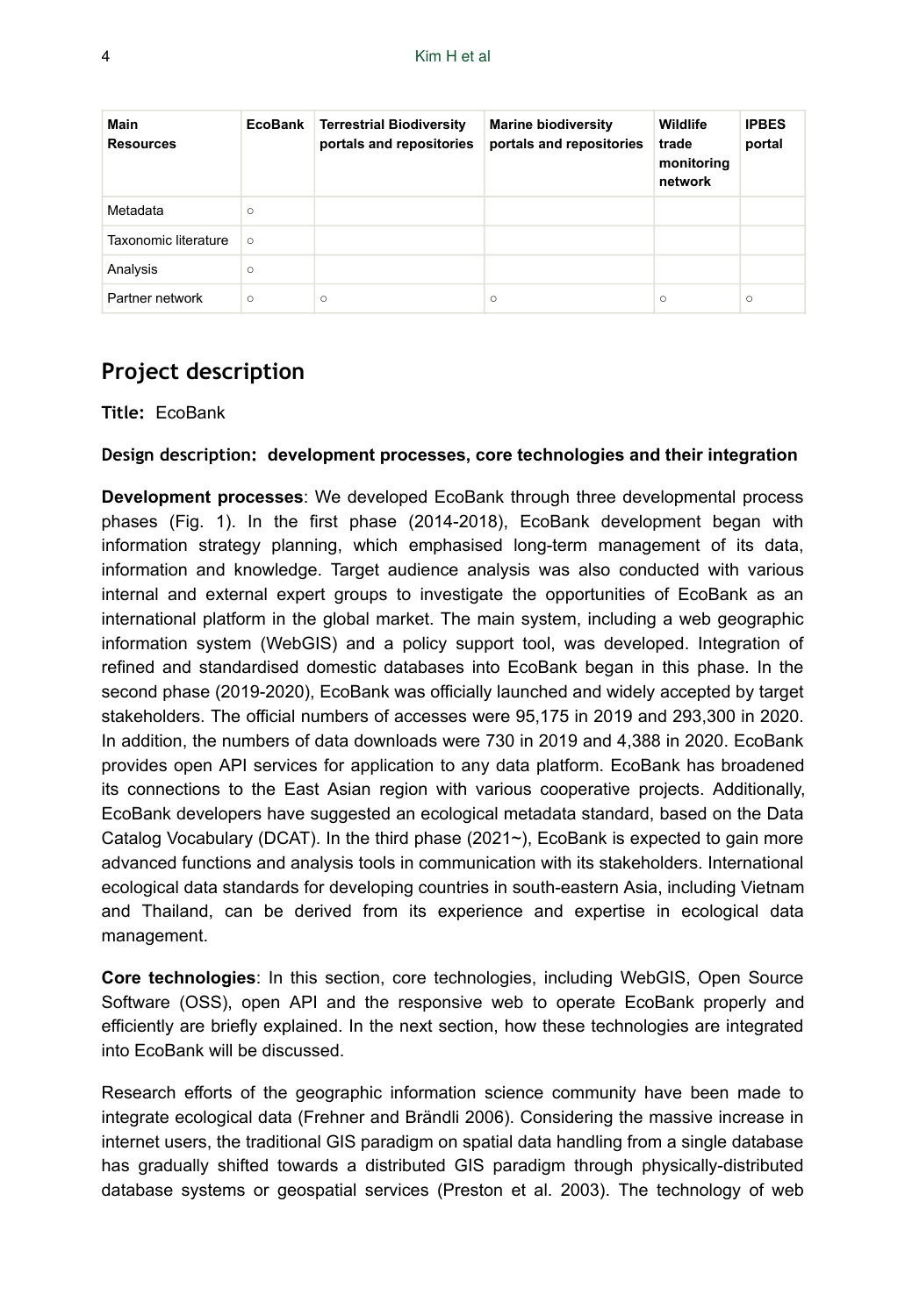services and open standards has provided the basis for distributed geoprocessing or distributed GIS. A step towards distributed GIS is establishing so-called geoportals that offer gateways to discover and access geographic web services (Maguire and Longley 2005). However, an examination of several existing geoportals has shown that the available functionality is restricted to searching, mapping, publishing and limited querying of distributed geodata (Tait 2005). A missing feature is the availability of comprehensive analysis tools. WebGIS, also known as Web-based GIS or Internet GIS (Peng and Tsou 2003), provides additional means for spatial data analysis as an alternative.



OSS is a type of computer software in which the source code is released under a licence in which the copyright holder grants users the rights to study, change and distribute the software to anyone for any purpose (Lakhani and Von Hippel 2004, Steiniger and Hay 2009).

API is an intermediary medium that helps our services to use features and programmes provided by individual developers, businesses and organisations. If the user interface (UI) connects users and objects (hardware or software) to be handled by users, the API connects the programme to another programme. API is used in almost all ecological data platforms worldwide, such as Virtual Database, DataOne and SPECIES (Frehner and Brändli 2006, Michener et al. 2012, Stephens et al. 2019) and is also used in EcoBank.

Optimising any web-based information for various devices is no longer an option, but a necessity. Due to increasingly diverse smart devices, it is impossible to provide an appropriate service to customers with a desktop-version website alone. Responsive web design is a method to effectively enable the use of various devices (Gardner 2011). EcoBank takes advantage of responsive web design. Layouts are instantly rendered to the best design for many different web contexts, such as mobile phones, tablets and desktops. It not only provides adjustable sizes for webpages, but also optimises components for their own operational principles.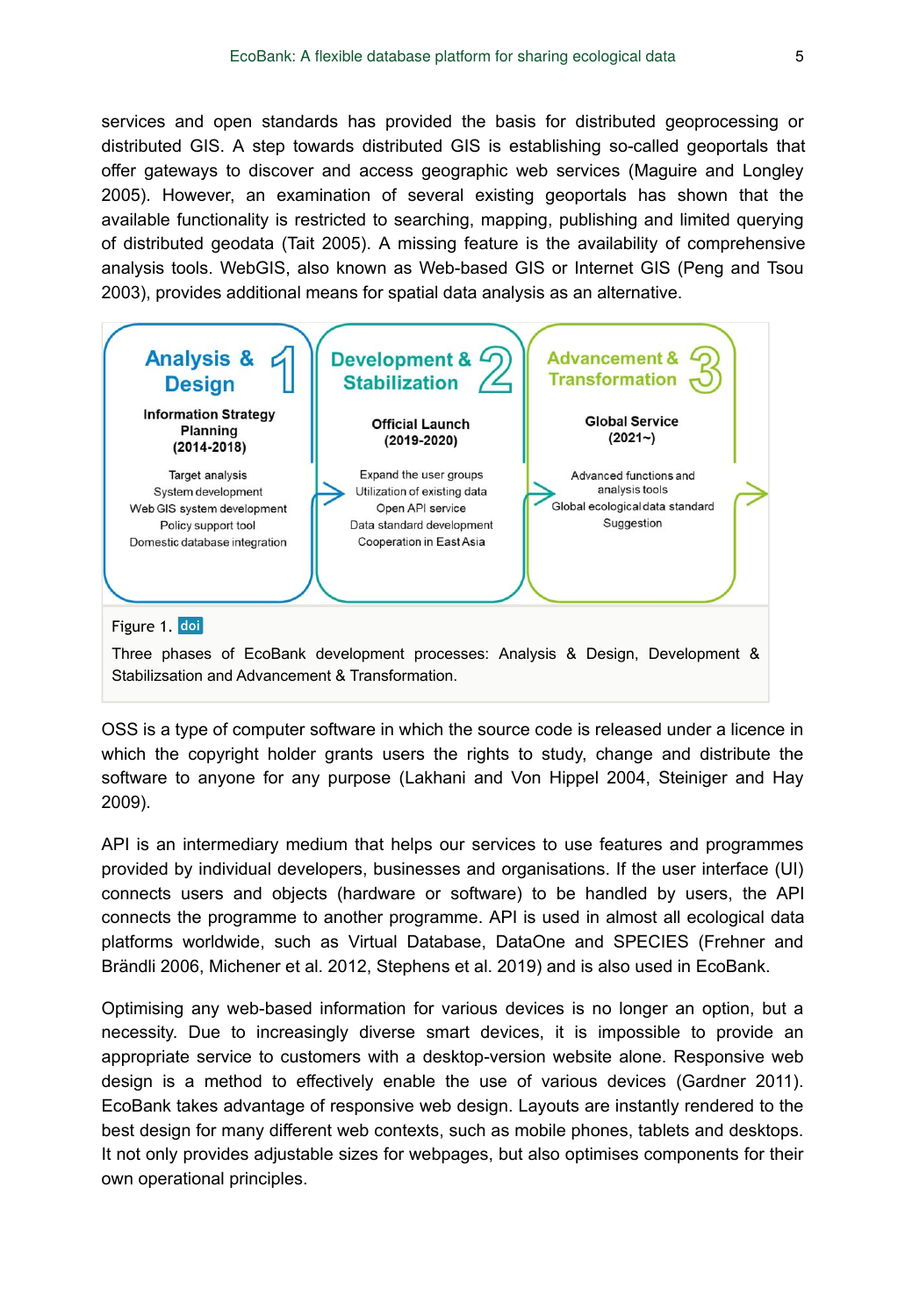**Integration of core technologies**: All core technologies were successfully integrated into EcoBank. WebGIS (Fig. 2) allows visualisation of all spatial data (raster and vector) from three input data sources: NIE, other environmental institutes in Korea and international platforms and repositories. WebGIS functions in EcoBank are composed of Geoserver for mapping service, OpenLayers for implementing map service, PostGIS for spatial operation and spatial quarry and PostgreSQL for managing and storing spatial data. The WebGIS solution in EcoBank first collects various ecological information with diverse file formats, such as shape (\*.shp), comma-separated values (\*.csv) and text-only (\*.txt). After that, EcoBank WebGIS loads them into PostgreSQL using PostGIS after diagnosis, transformation and processing to meet the ecological spatial data standard. These loaded spatial data are registered and issued in GeoServer and provided as a map service of the Ecobank using OpenLayers technology. With this distributed GIS, EcoBank intends to have more user-centred functions that will present processed results and provide a chance to overlap data in EcoBank for its own purpose.

| <b>Background Map</b><br>$\Omega$                                             | $ \cdot $ e   T<br>$\sqrt{1}$<br>l tall | 悲                        |
|-------------------------------------------------------------------------------|-----------------------------------------|--------------------------|
| 송일시<br>Mt Kumga                                                               | <b>List of Layers</b>                   |                          |
| National Park<br>ASS.<br>Sariwon<br>사리윈시<br>$\bullet$                         | <b>Background Map</b>                   | $\checkmark$             |
| Sinchor<br>신천음<br>iŵ                                                          | <b>Ecosystem and Nature Map</b>         | $\checkmark$             |
| <b>Altrid</b><br>Ø<br><b>ANA</b><br>п                                         | <b>Survey Data</b>                      | $\overline{ }$           |
| <b>STA</b><br>$\bullet$ $\bullet$<br>$\bullet$<br>Kaesōng<br>B                | <b>National Ecosystem Survey</b>        | $\overline{\phantom{a}}$ |
| 24<br>88866<br>$\mathbf{a}$                                                   | <b>A</b> Insect                         | n C                      |
| 8 8 8 8 8 8<br>a a l<br>n<br>σ                                                |                                         |                          |
| <b>POPO OCO O</b><br><b>BA 8888</b><br>$A - A$                                | <b>B</b> Flora                          | Œ                        |
| B<br>ló<br><b>ALCO A</b><br><b>A A A B</b>                                    | Vegetation                              | Œ                        |
| $\mathbf{a}$<br>60<br>O<br><b>DOCODE COOP</b><br><b>ANA</b><br>п<br>$\bullet$ | Amphibians, Reptiles                    | 0                        |
| 90000000                                                                      | <b>P</b> Fish                           | o                        |
| $6 - 6$<br>000000000000000<br><b>MO70</b>                                     | <b>Benthic invertebrates</b>            | œ                        |
| <b>NO OO Q OO D O D O D</b><br><b>A</b><br>o<br><b>B</b>                      | <b>Bird</b>                             | $\circ$                  |
| 00000000000000000<br>Δ                                                        | Topographical scenery                   | $\subset$ $\Box$         |
| 8 8 8 8 8 8 8 8 8 8 8 8 8                                                     | Topographical scenery                   | Œ                        |
| п<br>O O O O O O O O O O O<br>$\blacksquare$<br>-61                           | Mammalia                                | OD                       |
| 888 388888888888                                                              | Coastal creatures                       | Œ                        |
| 8 8 8 8 8 8 8 8 8 8 8 8 8 8                                                   | Intensive Survey on Special Area        | $\checkmark$             |
| 0000000000000000                                                              | <b>Ecological Corridor</b>              | $\checkmark$             |
| 000000000000<br>o<br>n                                                        | Long-Term Ecological Research           | $\checkmark$             |
| $\alpha_{\rm{exp}}$<br>00000000000000<br>$6 - 6$                              | <b>Rird Window Collisions</b>           | $\checkmark$             |
| 000000000000000                                                               | <b>Environmental Information Map</b>    | $\checkmark$             |
| <b>BEST BIBLEVE DR B B BB</b>                                                 | Wetlands SpatialInfo                    | $\checkmark$             |
| 800 0 0 0 0 0 0 0 0 0 0<br>o                                                  |                                         |                          |
| 00000000<br>۵                                                                 |                                         |                          |
| $\blacksquare$<br>88888                                                       |                                         |                          |
| $\overline{a}$<br>Tsushima<br>22 高<br>õ<br>A                                  |                                         |                          |
| $\mathbf{a}$                                                                  |                                         |                          |
| $\bullet$<br>$rac{16}{4046}$                                                  |                                         |                          |
| Fukuol<br>福岡                                                                  |                                         |                          |
| Hirado<br>Ku                                                                  |                                         |                          |
| 0nR <sup>2</sup><br>久<br>6000<br>Sasebo<br>SAGA                               |                                         |                          |
|                                                                               |                                         |                          |

#### Figure 2. doi

Spatial distributions of insects in South Korea presented by WebGIS in EcoBank. Diverse WebGIS tools, such as Geoserver, OpenLayers, PostGIS and PostgreSQL are successfully integrated into EcoBank.

Almost all software packages (except AIX) applied in EcoBank (Fig. 3) are based on the open-source architecture. For example, Red Hat Enterprise Linux is mounted on a physical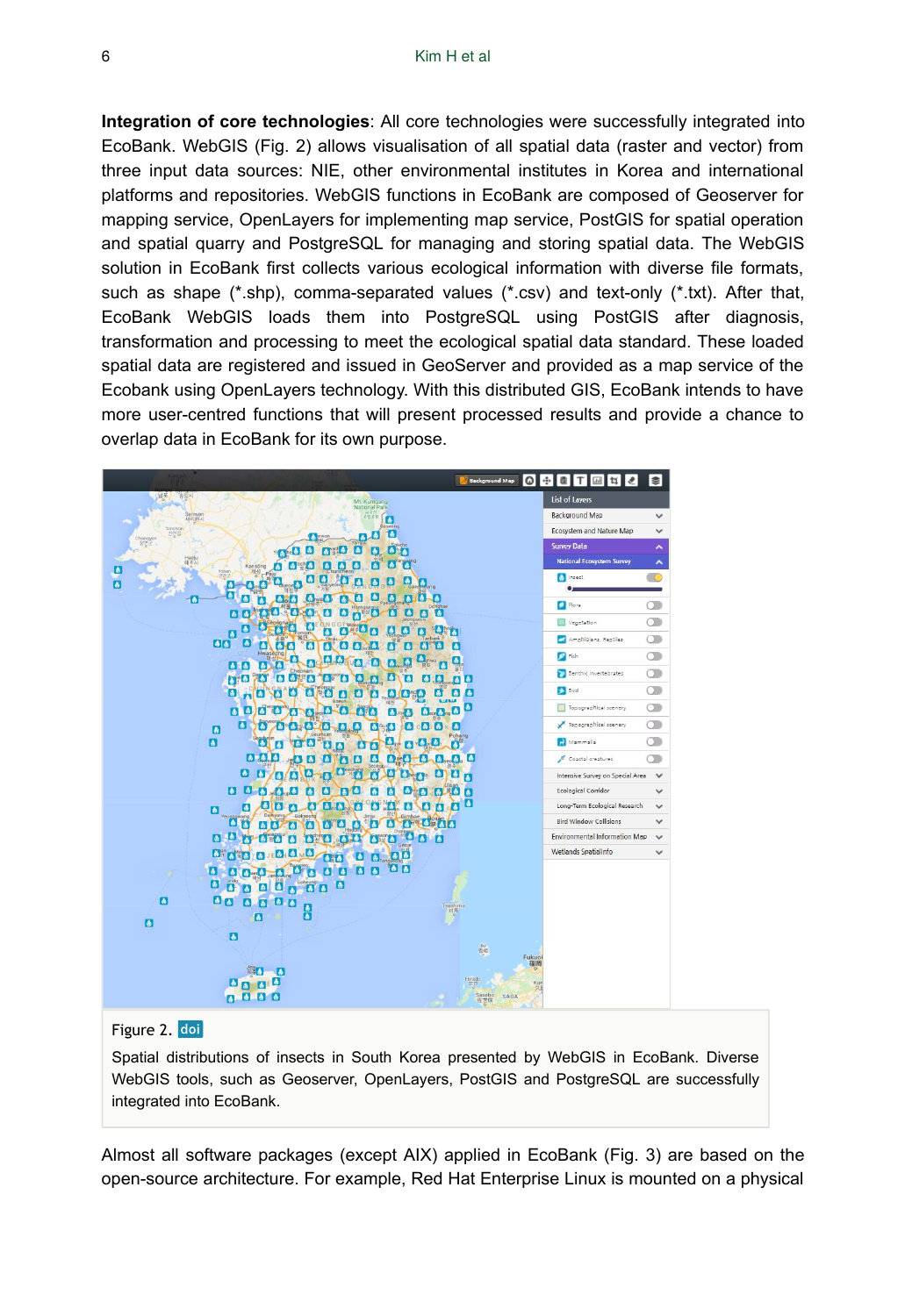web server, a web application server and a linked server. The database server uses PostGIS, PostgreSQL and Selenium, a suite of tools for automating web browsers. KoNLPy, a Python package for processing information in the Korean language, is also applied in EcoBank for web crawling. Other software packages for ETL, Web server and GIS server and Web Client are also OSS packages. EcoBank utilises generalised and OSS packages to eliminate its dependence on software packages of specific companies and observes open standards.



Open API is also efficiently used in connecting and sharing data with other platforms and repositories worldwide. EcoBank provides various ecological spatial information in Web Map Service (WMS) and Web Feature Service (WFS). The WMS service allows one to use map images with diverse formats, such as Portable Network Graphics (PNG), Joint Photographic Experts Group (JPG) and Graphics Interchange Format (GIF) generated from geographic data. The WFS service makes it possible to utilise geographic feature data with vector figures and attributes. To use the OpenAPI of the EcoBank system, an authentication key is needed for each layer to be used. Anyone can ask for an authentification key anytime and it can be used immediately after obtaining approval from the administrator. In addition, EcoBank supports the use of OpenAPI more easily by providing sample codes of programming languages, such as Java, JavaScript, Hypertext Preprocessor (PHP) and Python to use ecological spatial information. For more information, users can visit the OpenAPI in EcoBank (https://www.nie-ecobank.kr/data/api/ intrcn.do). Through the API service, EcoBank has already begun linking its data to the largest data repository in Korea's public sector (Public Data Portal, https://www.data.go.kr/) without any extra processes. Data from EcoBank have been directly transferred and embodied in a different framework. API is a powerful tool for activating EcoBank's vision of facilitating data use in any other platform in the world. Anyone interested in developing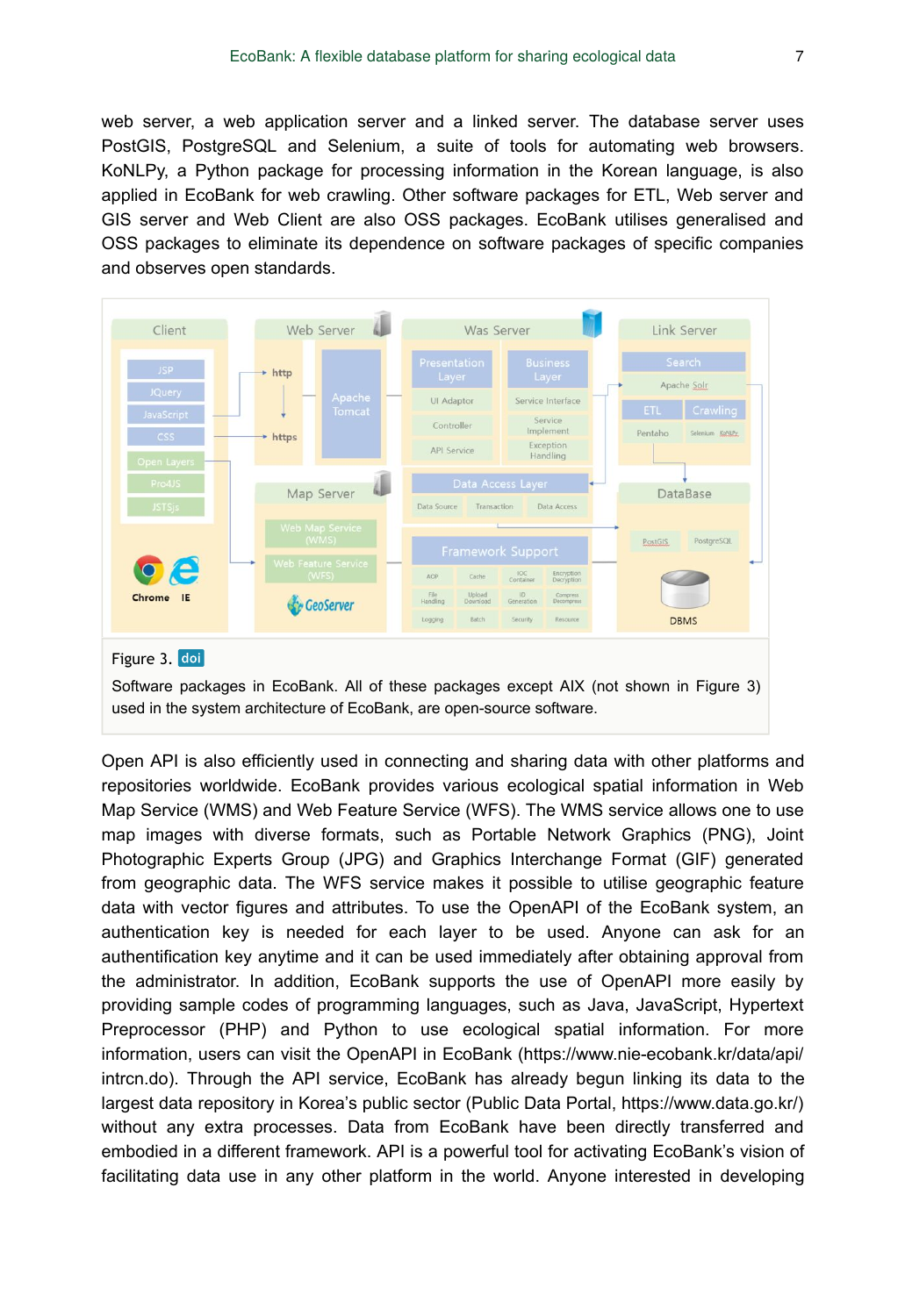ecological applications using features and datasets in EcoBank can freely utilise the API services of EcoBank.

Responsive web design is also applied to EcoBank. The design concept in the EcoBank website is grouping visual images, infographics and corresponding contents that can be perceived intuitively. The layout of EcoBank's main page has a vertical grid structure. A content group is deployed according to the access frequency of the user. The EcoBank layout was optimised for 1600 pixels. Meanwhile, the responsive web design leads us to create a UI for accessibility from all devices by focusing on aesthetics and convenience as much as possible.

Based on core technologies briefly explained above, EcoBank eliminates dependencies and complies with open standards utilising open-source based, generalised and open technologies. It guarantees interoperability by providing standards that can be linked to commercial solutions. EcoBank aims for national standardisation. It can be replaced by modularising each service, enabling flexible responses to changes and supporting convenient and diverse environments, such as Eclipse-based modelling, editing, compilation and debugging environments.

#### **Conceptual Architecture of EcoBank**

In this section, the conceptual architecture of EcoBank is presented (Fig. 4). One of the primary goals of EcoBank is to function as the main access point for data and data resources from the National Institute of Ecology (NIE), domestic and international databases (Table 2). NIE itself already has a huge amount of heterogeneous datasets such as the National Ecosystem Survey (NES), the Ecosystem and Nature Map (ENM), the Ecosystem Survey on Special Areas (ESSA), the current status of invasive and ecosystemdisturbing species and results from the National Long-Term Ecological Research projects. The NES, the largest survey project in Korea, has been conducted by the Korean Ministry of Environment for the mainland of South Korea since 1986. ENMs are graded (1–3 grades and separate management areas) for the natural environment, based on ecological and landscape values for mountains, rivers, inland wetlands, lakes, farmlands and cities. The Korean Ministry of Environment commissioned NIE to conduct ESSA to scrutinise biodiversity in national protected areas, such as Ecosystem & Landscape Protection Areas and specific areas including some islands and coastal dunes. These datasets are sent to EcoBank after a rigorous quality control process. We will discuss this in more detail in the data management module section.

EcoBank is exchanging ecological data with other environmental institutes in Korea, such as the National Institute of Biological Research (NIBR), to support the implementation of national policies on biological resources. EcoBank is also linked to a public data portal (https://www.data.go.kr/), which integrates the Korean government's open data by providing access points on a web-based platform. Thus, the link with PDP can give people more opportunities to access NIE's ecological data. EcoBank is using API services provided by Vworld (https://map.vworld.kr/map/ws3dmap.do), an open platform service on spatial information operated by the Spatial Information Industry Promotion Institute in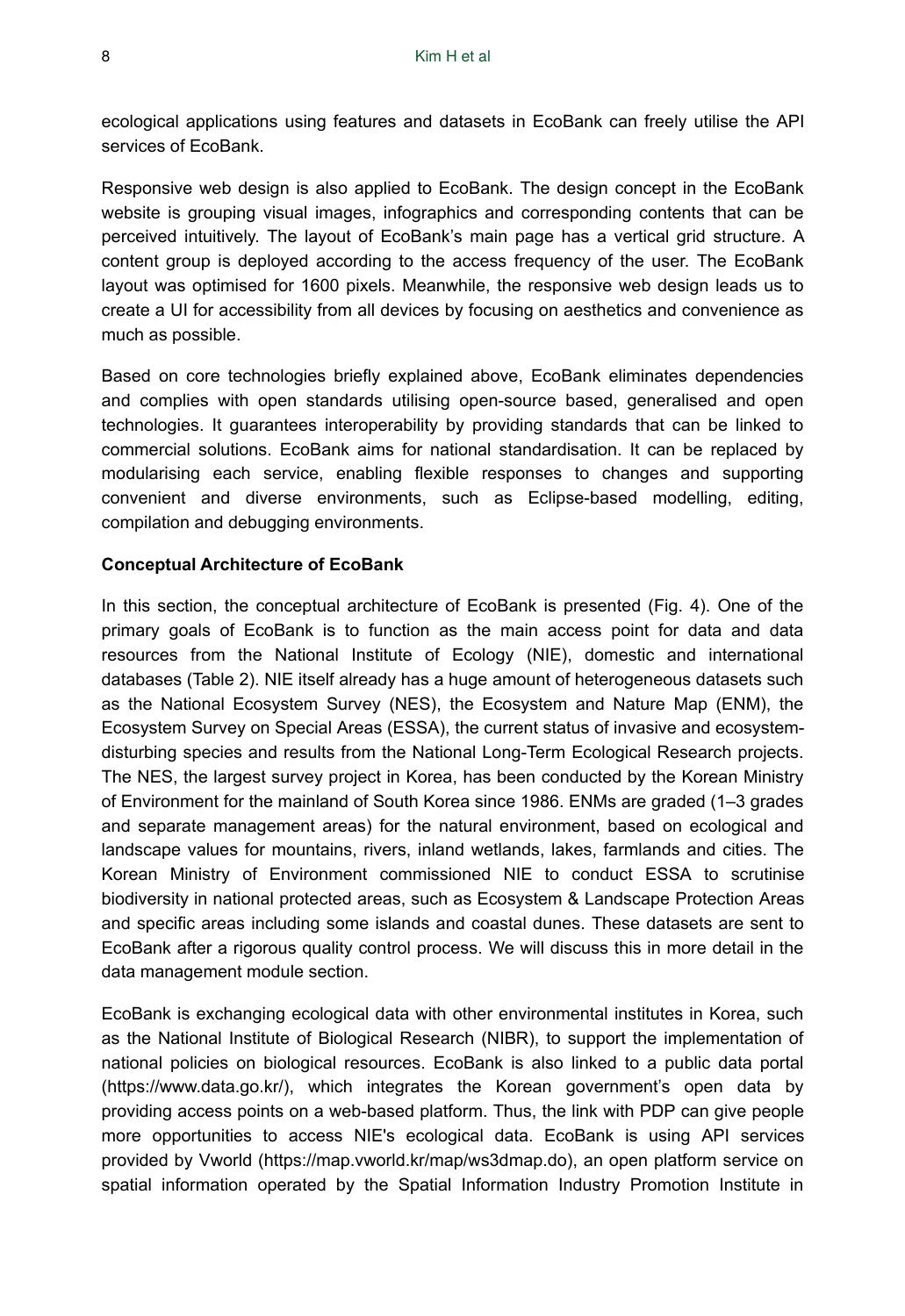Korea. Within the territory of Korea, EcoBank can promote GIS services due to higher resolution and more up-to-date spatial information of Vworld maps compared to Google Maps.

#### Table 2.

An overview of structured data in EcoBank. There are four types of data status: data stored in a database server (DB), data implemented through a link with DB servers or API of other data platforms (Link), data implemented through a GIS server (GIS) and data opened in a test server (Test). Databases, which have datasets currently opened with assigned DOI, are in bold type. Data format and size indicate that the format and size of raw data are stored in databases of EcoBank. Data opened only in a test server and linked by API sevices were excluded from the size measurement.

| Country        | Database                                                               | Data<br>status | Data<br>Format | Data Size<br>(MB) | Producer                                             | Update<br>Period |
|----------------|------------------------------------------------------------------------|----------------|----------------|-------------------|------------------------------------------------------|------------------|
| South<br>Korea | <b>National Ecosystem</b><br>Survey <sup>ab</sup>                      | DB             | <b>SHP</b>     | 7,316             | National Institute of<br>Ecology                     | 1 year           |
|                | Ecosystem Survey on<br>Special Areas <sup>a</sup>                      | DB             | <b>SHP</b>     | 128               |                                                      | 1 year           |
|                | <b>Ecosystem and Nature Map</b><br>ab                                  | DB             | <b>SHP</b>     | 33,772            |                                                      | 1 year           |
|                | Bird Window Collision <sup>a</sup>                                     | DB             | <b>SHP</b>     | 8                 |                                                      | 1 year           |
|                | Road Kill Data ab                                                      | DB             | <b>SHP</b>     | 71                |                                                      | 1 year           |
|                | Wetland Survey Data <sup>a</sup>                                       | DB             | <b>SHP</b>     | 199               |                                                      | 1 year           |
|                | Alien Species Datab                                                    | DB             | <b>SHP</b>     | $\mathbf{1}$      |                                                      | 1 week           |
|                | Ecological Corridor Dataab                                             | Link<br>(DB)   | <b>SHP</b>     | 3                 |                                                      | 1 week           |
|                | Long-Term Ecological<br>Researchab                                     | Link<br>(DB)   | <b>SHP</b>     | 1,130             |                                                      | 1 week           |
|                | Species List Datab                                                     | DB             | <b>ASCII</b>   | 303               | National Institute of<br><b>Biological Resources</b> | 1 year           |
|                | <b>Environmental Conservation</b><br>Value Assessment Map <sup>a</sup> | DB             | <b>ASCII</b>   | 112               | Korea Environmental<br>Institute                     | Irregular        |
|                | Environmental Impact<br>Assessment Information <sup>a</sup>            | Link<br>(API)  | $\blacksquare$ | $\overline{a}$    |                                                      | Real time        |
|                | Soil Phase Symbol <sup>a</sup>                                         | DB             | <b>XML</b>     | $\mathbf{1}$      | National Academy of<br><b>Agricultural Sciences</b>  | Irregular        |
|                | Land Cover <sup>a</sup>                                                | DB             | <b>SHP</b>     | 32,453            | Ministry of Environment                              | Irregular        |
|                | Forest Type Map <sup>a</sup>                                           | DB             | <b>SHP</b>     | 25,000            | Korea Forest Service                                 | Irregular        |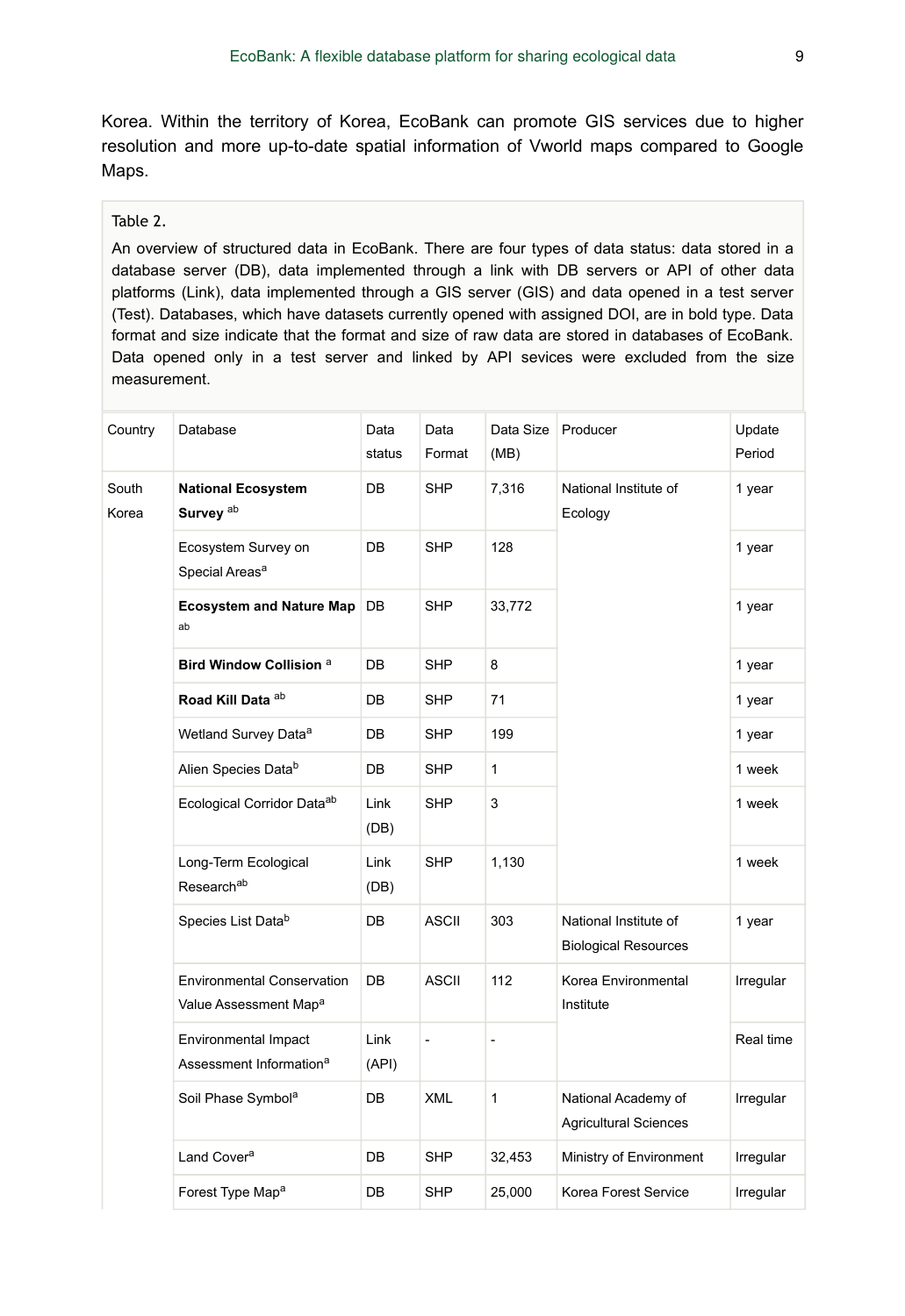| Country  | Database                                                         | Data<br>status | Data<br>Format | Data Size<br>(MB) | Producer                                                      | Update<br>Period |
|----------|------------------------------------------------------------------|----------------|----------------|-------------------|---------------------------------------------------------------|------------------|
|          | <b>DEM<sup>a</sup></b>                                           | <b>GIS</b>     | <b>ASCII</b>   | 29,000            | National Geographic<br>Information Institute                  | Irregular        |
|          | Vworld <sup>a</sup>                                              | Link<br>(API)  | $\overline{a}$ | ٠                 | Spatial Information<br><b>Industry Promotion</b><br>Institute | Real time        |
|          | Serial Cadastral Map <sup>a</sup>                                | Link<br>(API)  | $\overline{a}$ | ٠                 | Ministry of Land,<br>Infrastructure and<br>Transport          | Real time        |
|          | <b>Local Weather Forecast</b><br>Information System <sup>b</sup> | Link<br>(API)  | $\overline{a}$ | ٠                 | Korea Meteorological<br>Administration                        | Real time        |
| Thailand | Tree Distribution Data <sup>a</sup>                              | DB             | <b>SHP</b>     | $\overline{a}$    | <b>Kasetsart University</b>                                   | ٠                |
| Vietnam  | Street Tree Data <sup>a</sup>                                    | DB             | <b>SHP</b>     | ٠                 | (Thailand)                                                    |                  |
|          | Land Cover <sup>a</sup>                                          | DB             | <b>SHP</b>     | $\overline{a}$    | Nong Lam University<br>(Vietnam)                              | ٠                |

a: data are provided as WMS and WFS services

b: data are provided in other types of web services including descriptive statistics and multimedia files



## Figure 4. doi

Conceptual architecture in EcoBank: data input resources, ecological information platform and data output.

EcoBank began to link with international platforms and repositories to boost international stakeholders' participation in finding possible solutions to Korea's ecological issues. Ecological data from Kasetsart University in Thailand and Nong Lam University in Vietnam were stored in EcoBank on a trial basis and other repositories in Asian countries and global data platforms, such as GBIF, will also be connected soon. Data collected from these three routes will be linked to the main server of EcoBank through WebGIS or open API. To handle this diverse and complex stream of incoming data, EcoBank has applied three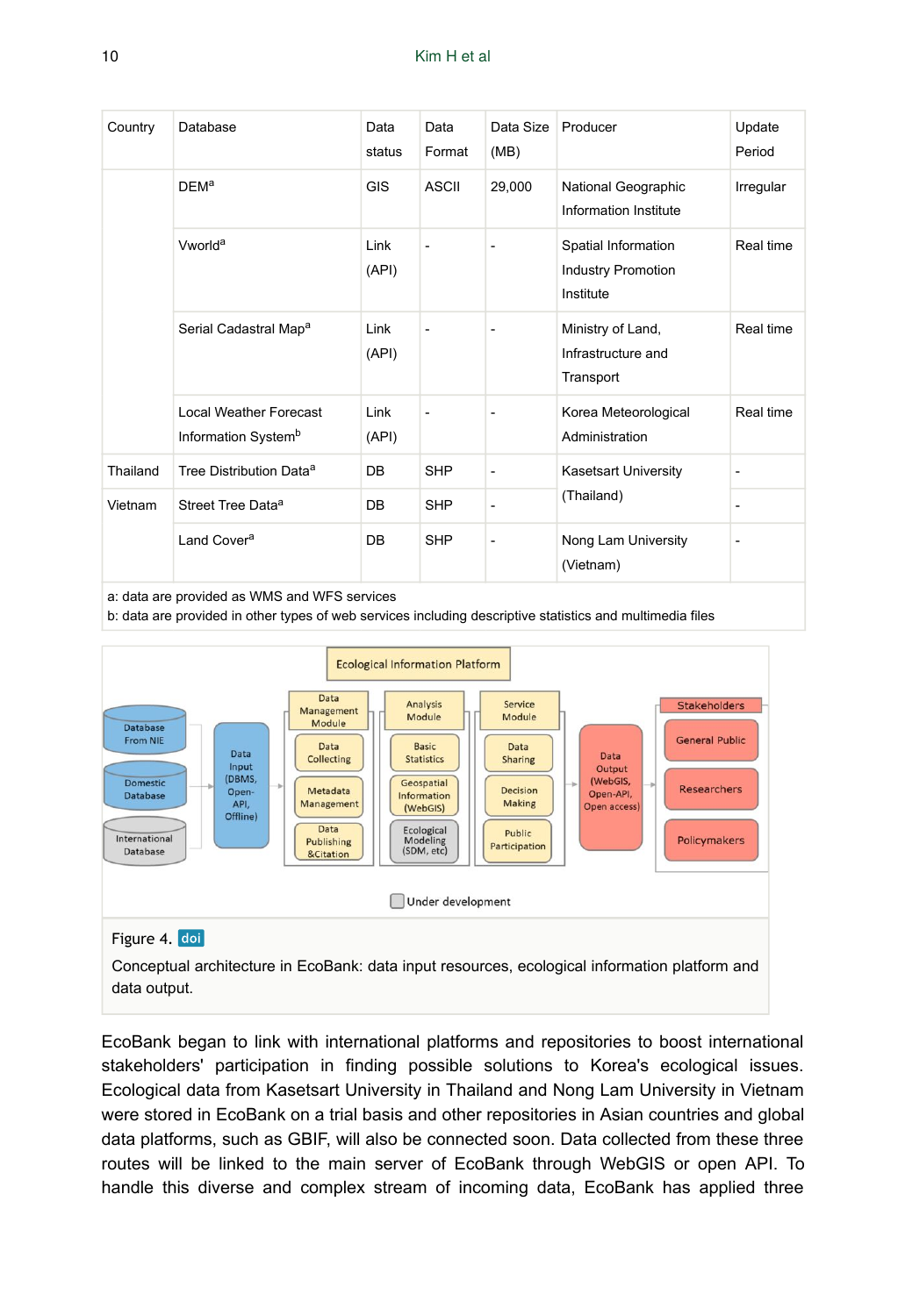separate modules. The compositions and purpose of each module are described in the following sections.

**Data management module**: Incoming datasets from the aforementioned three different routes arrive first in a data management module. These datasets need to be organised with standardised metadata for quality control. The quality control processes are performed in three steps. First, we set up the quality diagnosis rules, such as domain rules, range of the dataset, date rules etc. Second, the data qualities are diagnosed, based on the rules established in the first step. Finally, the qualities of the data are improved by correcting errors found in the previous steps.

Due to the absence of any ecological metadata standards in Korea to manage domestic and foreign ecological data in an integrative way, we proposed a metadata schema firstly in Korea to manage and share ecological data with the Korean Telecommunications Technology Association (TTA). Our metadata schema was approved as a national standard of Korea by the TTA in December 2020 [\(http://www.tta.or.kr/data/ttas\\_view.jsp?](http://www.tta.or.kr/data/ttas_view.jsp?rn=1&pk_num=TTAK.KO-10.1249) [rn=1&pk\\_num=TTAK.KO-10.1249](http://www.tta.or.kr/data/ttas_view.jsp?rn=1&pk_num=TTAK.KO-10.1249)).

This schema will be useful for efficient data management and interoperability both inside and outside ecological fields.

Digital object identifiers (DOI) enables permanent access, precise identification and reliable citation of data through EcoBank. DOI are currently assigned to datasets produced from a few of NIE's research projects (Table 2). We will expand the registration of DOI to ecological datasets obtained from GEO DATA (https://geodata.kr/), the first data journal on earth science, ecology, ocean, aerospace and polar research in Korea and research institutes abroad, as well as the remaining NIE research projects.

**Analysis module**: The analysis module is implemented within EcoBank with visualised statistical results and Web GIS-based analysis tools. After passing through the quality control process in the management module, datasets are used for analysing biodiversity and modelling species distribution in the Analysis module. Some data produced can be used to evaluate the ENM. Basic ecological analyses on biodiversity and population density can be performed with the collected information (Fig. 5). Researchers can also conduct species distribution modelling (SDM) studies using the MaxEnt machine learning tool built in EcoBank. However, MaxEnt within EcoBank is being tested and will not be fully serviceable until the end of 2021. As an alternative, researchers can carry out SDM with other SDM models, such as the Generalized Additive Model (GAM) and Gap Analysis Program (GAP) after downloading the biodiversity datasets in EcoBank.

**Service module**: EcoBank's various services for its users are categorised into datasharing, public participation and policy decision-making support. The data-sharing occurs amongst target users through 'Get Involved', Data & Resources and Open API services in EcoBank. Furthermore, each open dataset that can be identified by a DOI is permanently citable and trackable for users. EcoBank specifies multiple user groups to grant access to data containing sensitive information, such as endangered species, natural reserves and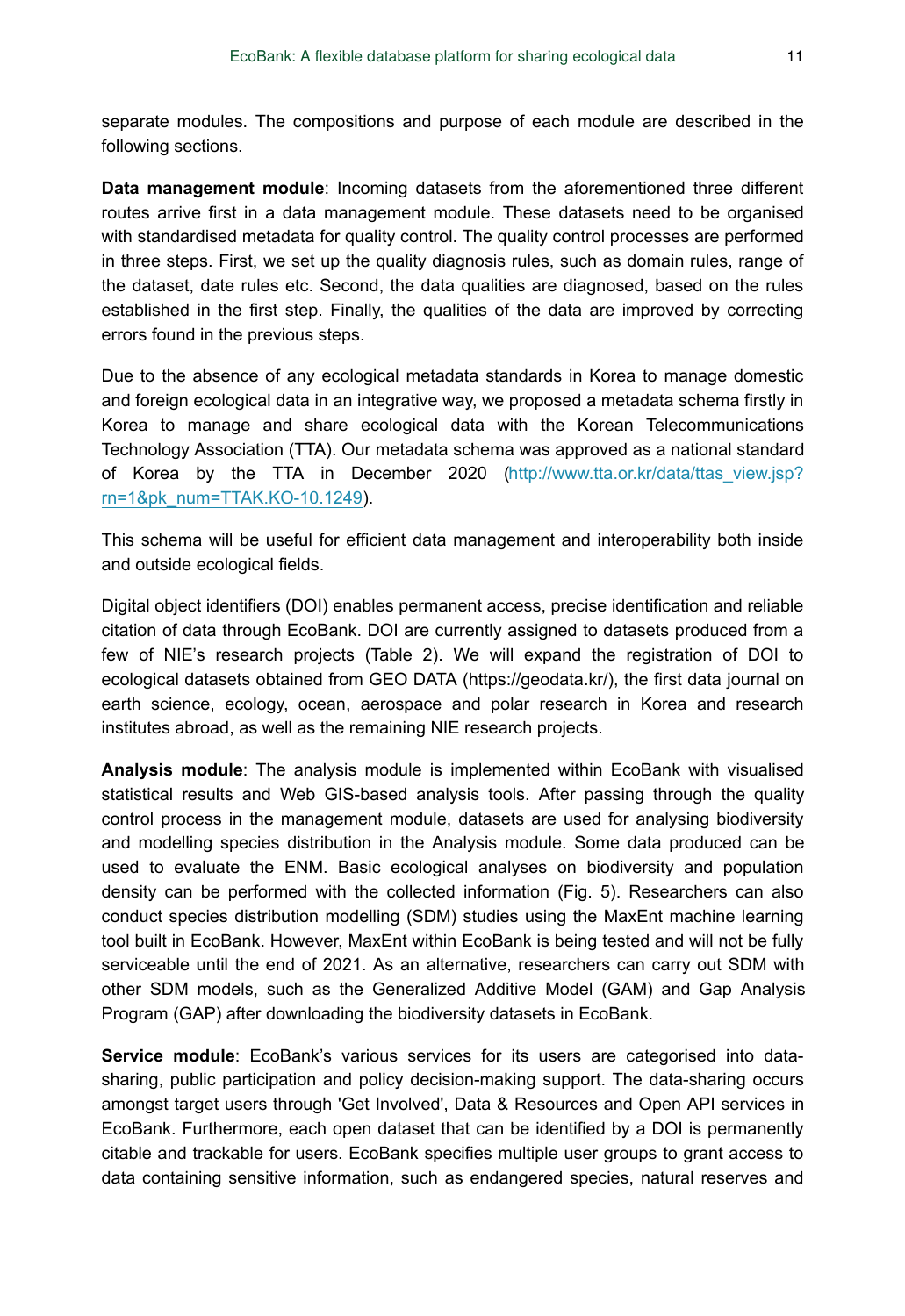road-kill photos. These layered services meet the needs and usage objectives of various stakeholders in a data platform (Michener et al. 2012). To promote public participation, EcoBank has built discussion boards ('Get Involved' on the menu) for sharing various ideas on ecology and environment and for uploading species observation data. Currently, the NES research project supports ecological expertise to improve the quality of data collected by citizen scientists. Similarly, ecological experts can broaden their ideas or insights regarding ecological issues by discussing with citizens on EcoBank. Policy-makers who have the same interests can plan environmental policies by exchanging ecological information through assigned EcoBank functions. Policy decision support services include opening data produced from environmental policies to the public and getting citizens' feedback. For these purposes, researchers involved in the EcoBank Development project and NES project are actively communicating with citizen scientists through various methods, including educational programmes, emails, phone calls, SNSs etc.



#### Figure 5. doi

Ecological Indices in Seoul region. EcoBank provides basic analytical services in the Analysis module. Bar plot shows the results of estimating various ecological indices including biodiversity index, dominant index, Evenness Index and Abundance Index on the herpetile species in the Seoul region.

# **Web location (URIs)**

**Homepage:** <https://www.nie-ecobank.kr/cmmn/Index.do?lang=en>

**Download page:** <https://www.nie-ecobank.kr/rsrch/doi/selectDoiRsrchDtaListVw.do>

## **Technical specification**

**Interface language:** English, Korean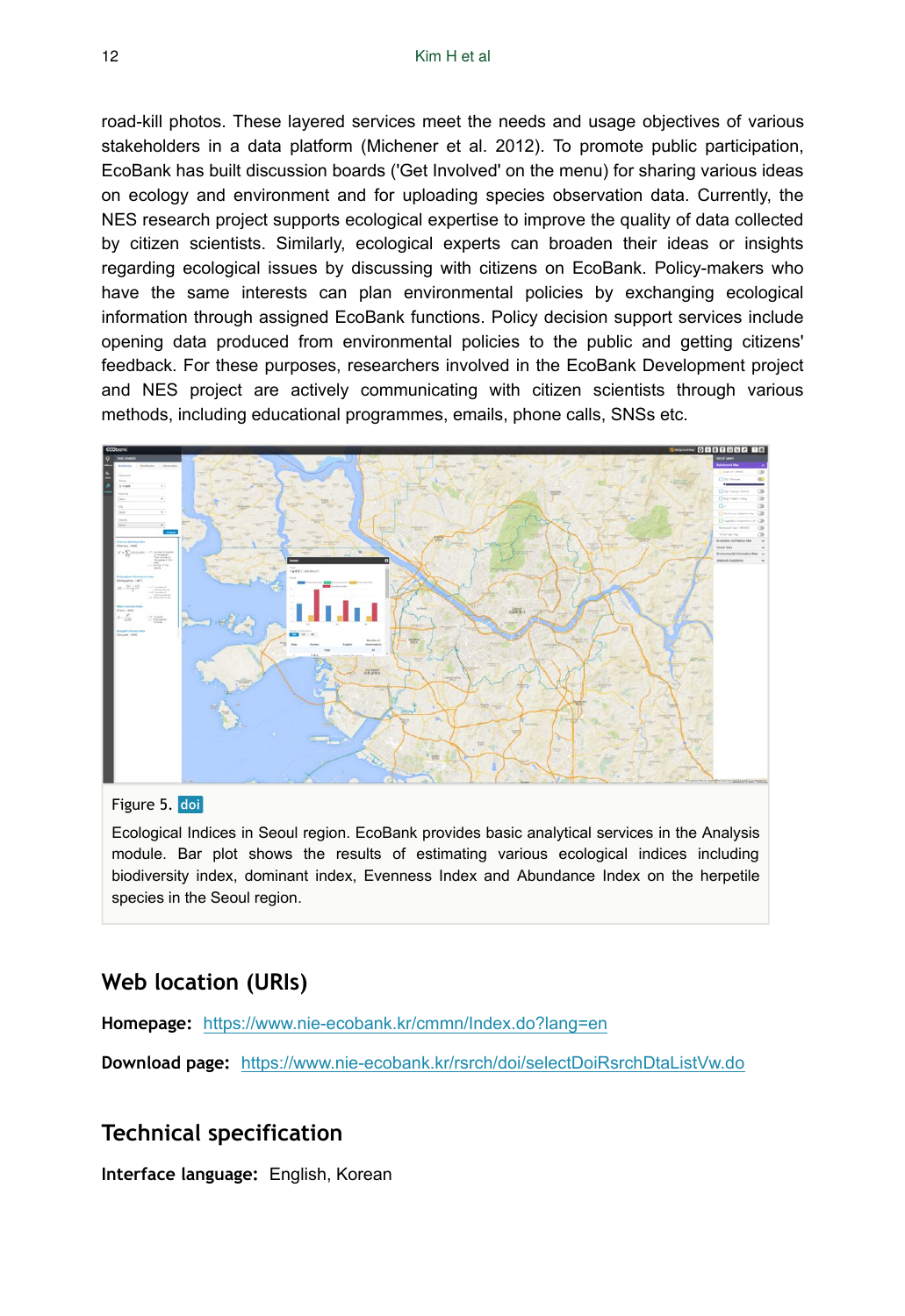# **Usage licence**

**Usage licence:** Creative Commons Public Domain Waiver (CC-Zero)

## **Implementation**

#### **Implements specification**

We present possible types of implementation for each stakeholder. However, these examples are not strictly limited to individual categories, but integrative to each other. For example, researchers and policy-makers have raised the need to study the distribution of herptile (including reptile and amphibian) species at multiple scales regarding ecosystem conservation (Fig. 6). Studies have highlighted that the distribution of herptile species can be the key to develop a universal ecological index (EI) for evaluating the ecological health of aquatic and terrestrial ecosystems (Ali et al. 2018). In addition, research on the detrimental effects of American bullfrogs (Kang et al. 2019) has been addressed by measuring the spatial distribution of this invasive amphibian (Fig. 7). EcoBank is an excellent information source for this purpose, as it provides spatial information for diverse organisms, including herptiles with multi-scale from nationwide to smaller administrative units in Korea.

With ecotourism in the spotlight recently, Jeju Island, where the tourism industry accounts for more than a quarter of its total economic production, might highly depend on extraordinary ecosystems comprising numerous rare, protected flora and fauna (Kim et al. 2013). ENM gives land use status and improves our general understanding of natural environments in Jeju Island (Fig. 8a). By selecting areas of high ecological value, it is possible to maintain and increase ecosystem services and obtain economic benefits from natural asset use. Therefore, ecological grade information in ENM can be utilised by policymakers to prepare a land-use plan that regulates excessive developments. Public users will be able to predict and plan for land-use projects where development can be restricted in a similar way (Ahn et al. 2015).

The use of airspace has caused spatial conflict between birds and people. Bird collisions resulting from artificial structures are prime examples of this issue. Thus, researchers need scientific data to understand the status and annual mortality estimates of bird collisions, which has been poorly understood in Korea (Seo 2020). Citizens may collect records of bird collisions from newspapers, verbal communication, online forums and blog posts without any scientific purposes. However, these data retrieved from citizen scientists can be used to publish significant results regarding risk factors and bird collision patterns in scientific journals (Basilio et al. 2020Rebolo-Ifrán et al. 2019). Although the quality of data produced from citizen scientists has long been a concern due to the lack of quality control processes (Kosmala et al. 2016), Bird Window Collision data have been successfully collected and passed the inner quality control process of EcoBank within a research project through EcoBank (Fig. 8b). With the increasing need for big data, such collaborative projects are expected to deal with ongoing ecological problems.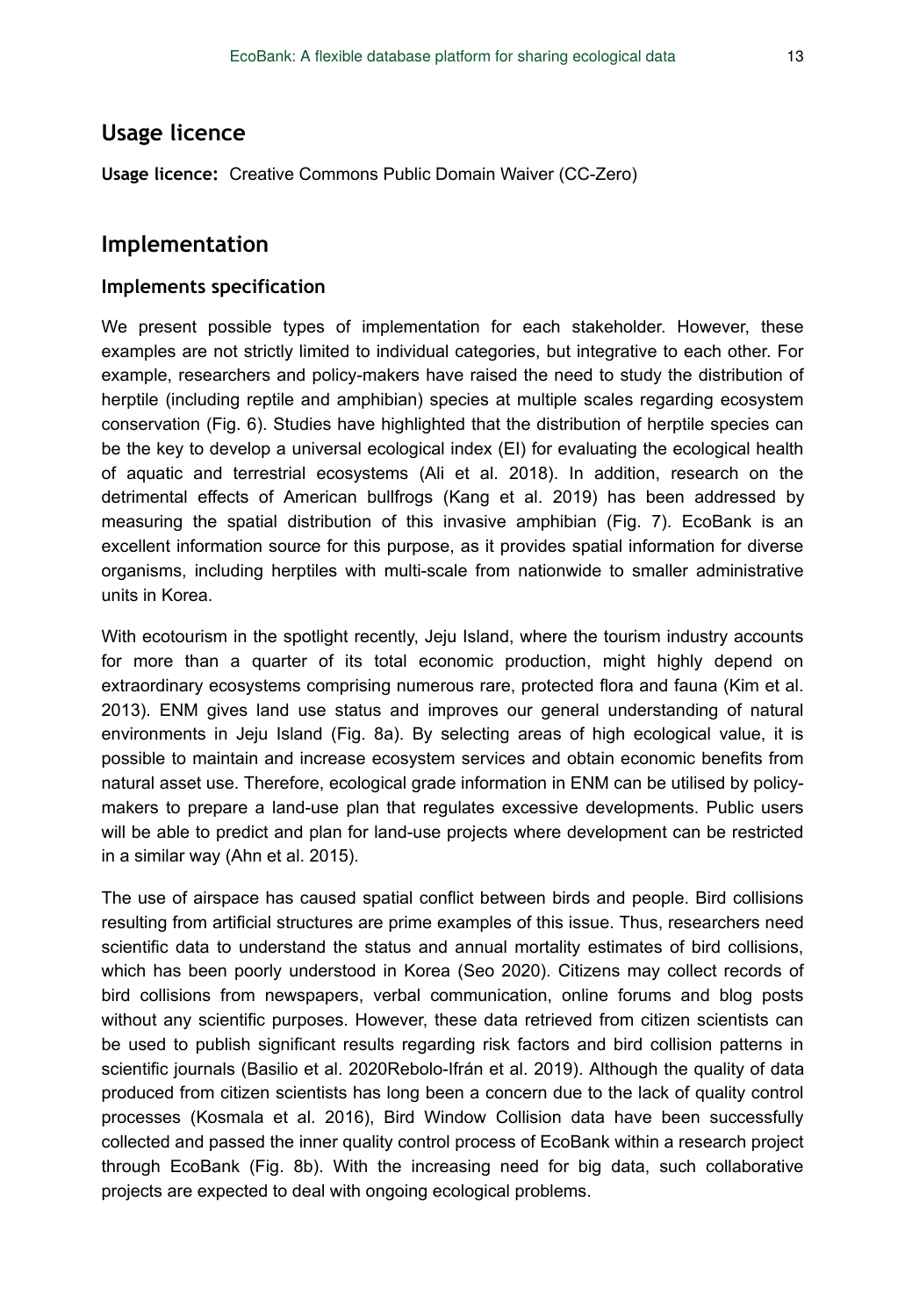

## Figure 6. doi

An example of EcoBank Ecospatial Information Service: Distribution of herpetile species in Korea visualised at multiple scales.



#### Figure 7. doi

Examples of EcoBank Ecospatial Information Service: Observation density and species distribution of American bullfrog (*Lithobates catesbeianus*) for policy-makers. **a**) Observation density; **b)** Species occurrences.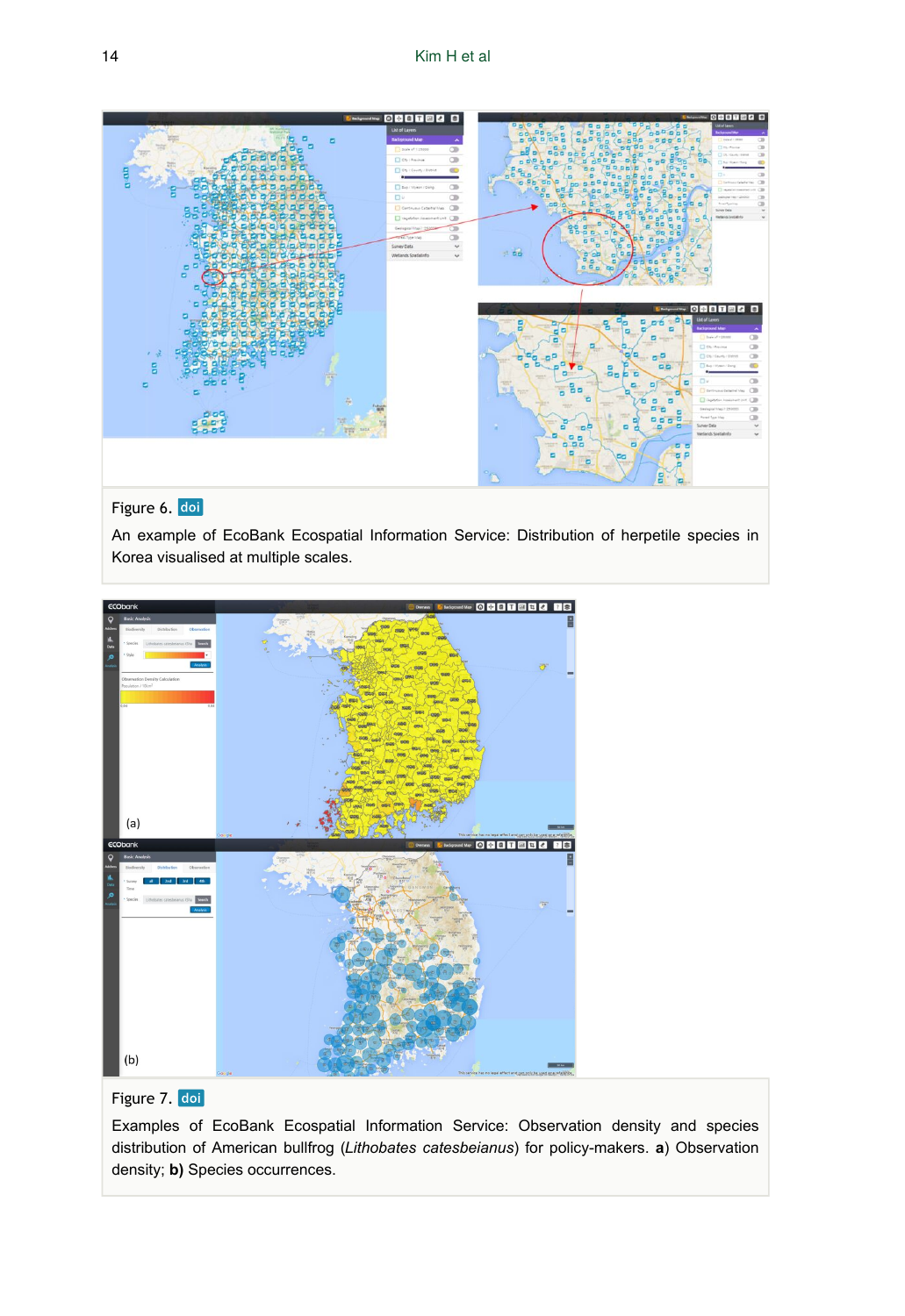

## **Audience**

A data platform may sound much superior if it has as many as possible target users as it needs to encompass diverse stakeholder communities. As an example, DataOne (Michener et al. 2012), one of the most successful ecological data platforms, has proposed one primary stakeholder (scientists), five science research environments including academia, government, private industry, non-profit and community and over 20 secondary stakeholders. However, DataONE is well-focused on integrative biological and environmental research, but scientific research is only one of the directions in EcoBank. If we follow a similar approach to DataONE with a wide variety of stakeholders, it may be too complicated and digressive. After reviewing previous studies and consulting with data platform experts, we have realised that it is necessary to set the target users to kick-off a new data platform. We have decided to clarify target users for EcoBank into three groups: researchers, policy-makers and public users. It is possible to include more target users to meet the new needs in the future.

**Researchers**: Professional researchers can find diverse ecological data from EcoBank without paying and asking permission. EcoBank provides the data, not only managed by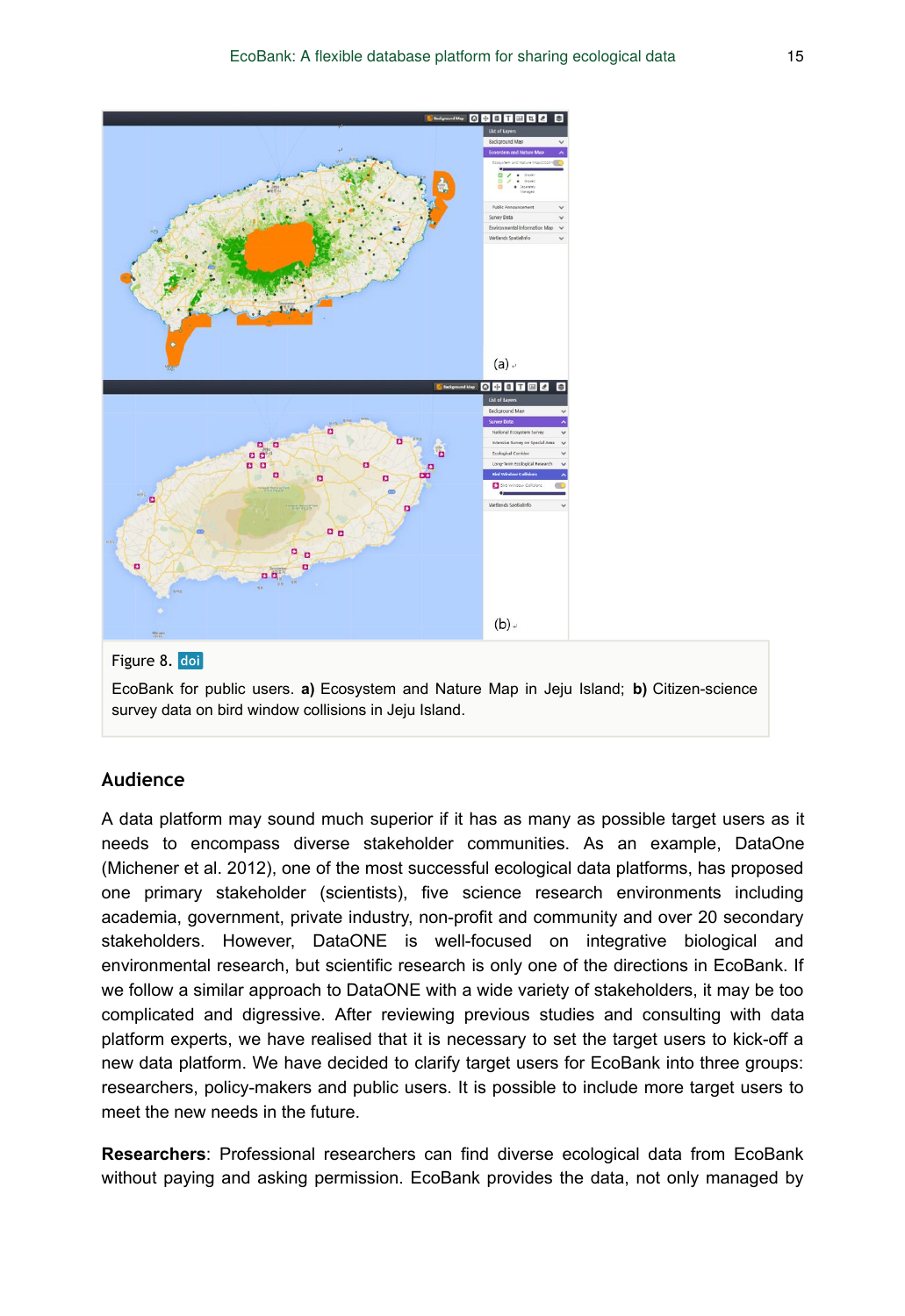the National Institute of Ecology, but also other affiliated data producers at one site and presents one with spatial information enabling further studies in many broad dimensions. EcoBank also benefits researchers by offering analysis tools on the website. Researchers can explore and analyse the data and produce results on the same site. The data and the information in EcoBank could be valuable for many researchers.

For example, with species occurrence data, researchers can carry out SDM studies, especially biodiversity changes influenced by climate changes, land-use changes and environmental pollution. The data on ecological statuses can be downloaded and used for environmental impact assessment. It is possible to check the national distribution of species occurrence points and download ecological status data for each species to predict potential species distribution and study habitat suitability. There is also a forum for researchers, "Ecology forum" in the "Get Involved" menu to communicate with other stakeholders including researchers.

**Policy-makers**: Human activities and ecological responses of nature have to include the complex nature of disturbances and stability. Results of such multidimensional interactions can inform policy-makers (Donohue et al. 2016). EcoBank presents ecological data intuitively on the spatial map at multiple scales according to Korean administrative districts so that policy-makers can access important ecological information for their area of interest. Furthermore, the toolbar on the upper right side makes it accessible to overlap other research datasets on the desgnated map for an effcient policy-making process.

Ecological data with high credibility and accessibility are essential in this process. EcoBank provides observation density information on target species to facilitate the establishment of biodiversity conservation areas and develop processes to help national environmental planning. EcoBank's biodiversity-related indices for environmental planning include the Shannon-Wiener Biodiversity Index (Pielou 1969), Dominance Index (McNaughton 1967), Uniformity Index (Pielou 1975) and Abundance Index (Margalef 1958). For more information on biodiversity-related indices in EcoBank, see another article (Sung et al. 2018).

**Public users**: Public users of EcoBank can be divided into three groups: students, business owners and citizen scientists. EcoBank is applicable as educational material. The curriculum for young students in Korea includes environmental education. However, few online materials have been developed for this subject. EcoBank allows free access to all ecological data that can be utilised for any purpose. For example, teachers can develop an educational programme using ecological data to investigate the environmental impact of human behaviour. Conversely, students can generate creative ideas from data simulations in EcoBank.

For business owners, ecological issues and interests have led to the formation of a commodity market in the ecological information field. The related industry, such as ecotourism, has been largely expanded. However, without an efficient sharing and management of ecological data and information, time and resources are wasted constantly.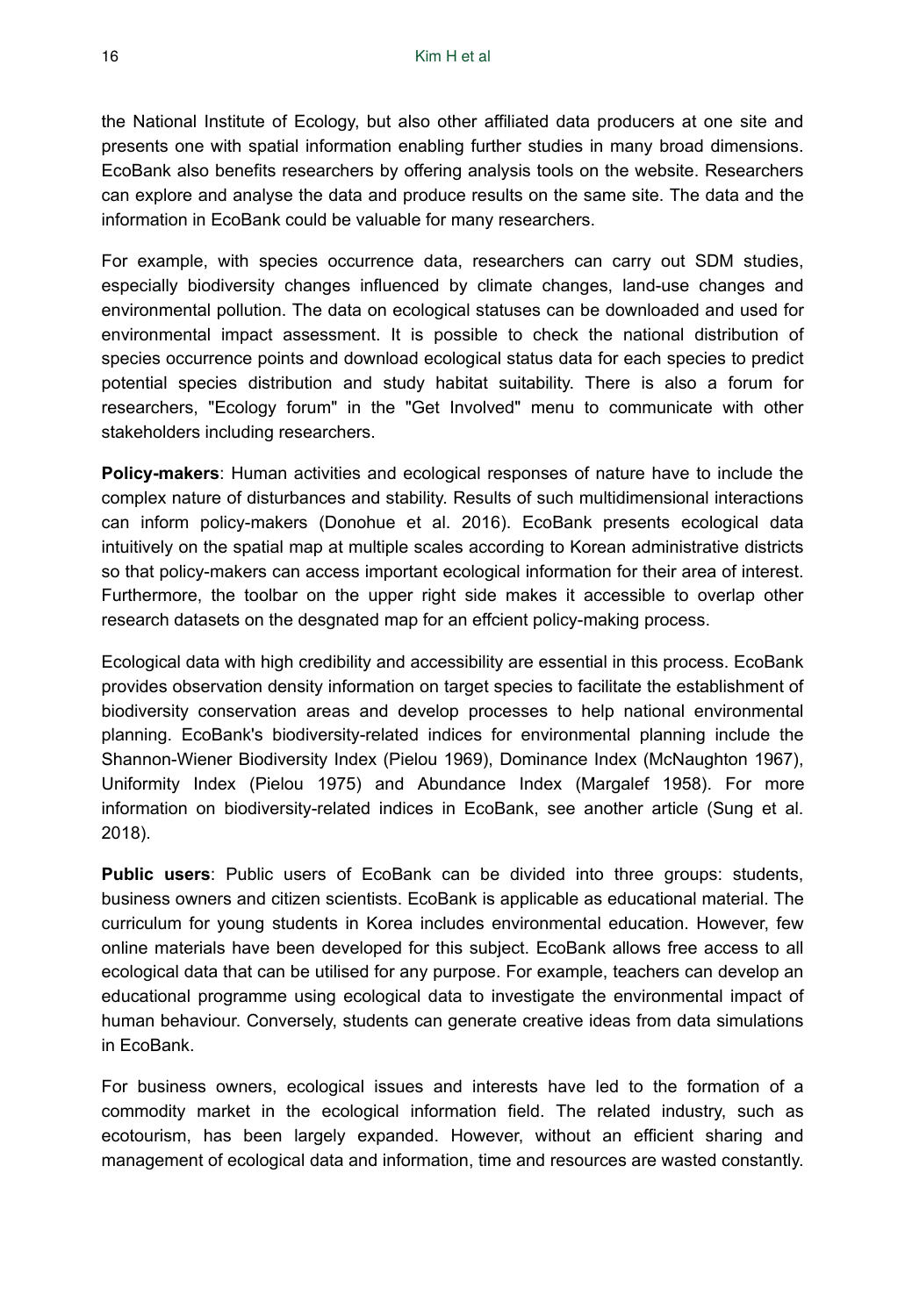EcoBank can benefit business owners by saving time and money to access data that they need through ENM.

EcoBank can promote citizen science within its space, "Get Involved". EcoBank also provides a stable and reliable repository for citizen scientists because they can upload ecological survey data with high quality standards under the guidance of professional researchers at NIE. Through this process, the data collected by citizen scientists are established in the NES database. Citizen scientists have recorded their observations of the natural world, including species distribution, phenology and climate data, for centuries (Miller-Rushing et al. 2012). As ecological research has grown into a relatively new area of expertise, the contribution of citizen scientists to ecology is obviously apparent in history, but easily overlooked. Researchers are currently reviewing numerous datasets collected by non-experts to identify long-term changes in the ecosystem. Citizen science in Korea has remained very limited with a relatively low level of civic participation compared to that in European countries and the U.S. (Park 2018). On the other hand, EcoBank already cooperates with amateur scientists in collecting ecological data by providing a user friendly web-based interface. Citizen scientists can be more actively involved in other research projects in NIE, which require up-to-date information, such as invasive species survey and endangered species habitat studies.

# **Acknowledgements**

This study was conducted in the National Institute of Ecology with financial support from the Ministry of the Environment (NIE-B-2021-01) and the ICT promotion fund of Korean Ministry of Science and ICT. We want to thank Mr. Jae Yu Yang and Mr. Sung Ho Suh from Wavus Co., Korea for their technical support and invaluable advice during the development of this work.

# **Author contributions**

As the submitting author of this manuscript, Dr. Hyun Woo Kim developed the outline, wrote the draft and practically communicated with the Editor and reviewers. Mr. Sungsoo Yoon, Mrs. Mokyoung Kim, Mr. Manseok Shin and Dr. Heenam Yoon contributed to converting the draft into this manuscript with the addition of invaluable comments and preparing figures and supporting information. As a principal investigator of EcoBank development project and the official corresponding author, Kidong Kim formulated and coordinated the overall research. All authors have read and approved the final manuscript.

# **References**

• Ahn K, Shin Y, Kim J, Lee Y, Lim J, Ha J, Kwon H, Suh J, Kim M (2015) A review on the public appeals of the ecosystem and nature map. Journal of Environmental Impact Assessment 24 (1): 99‑109. [In Korean].<https://doi.org/10.14249/eia.2015.24.1.99>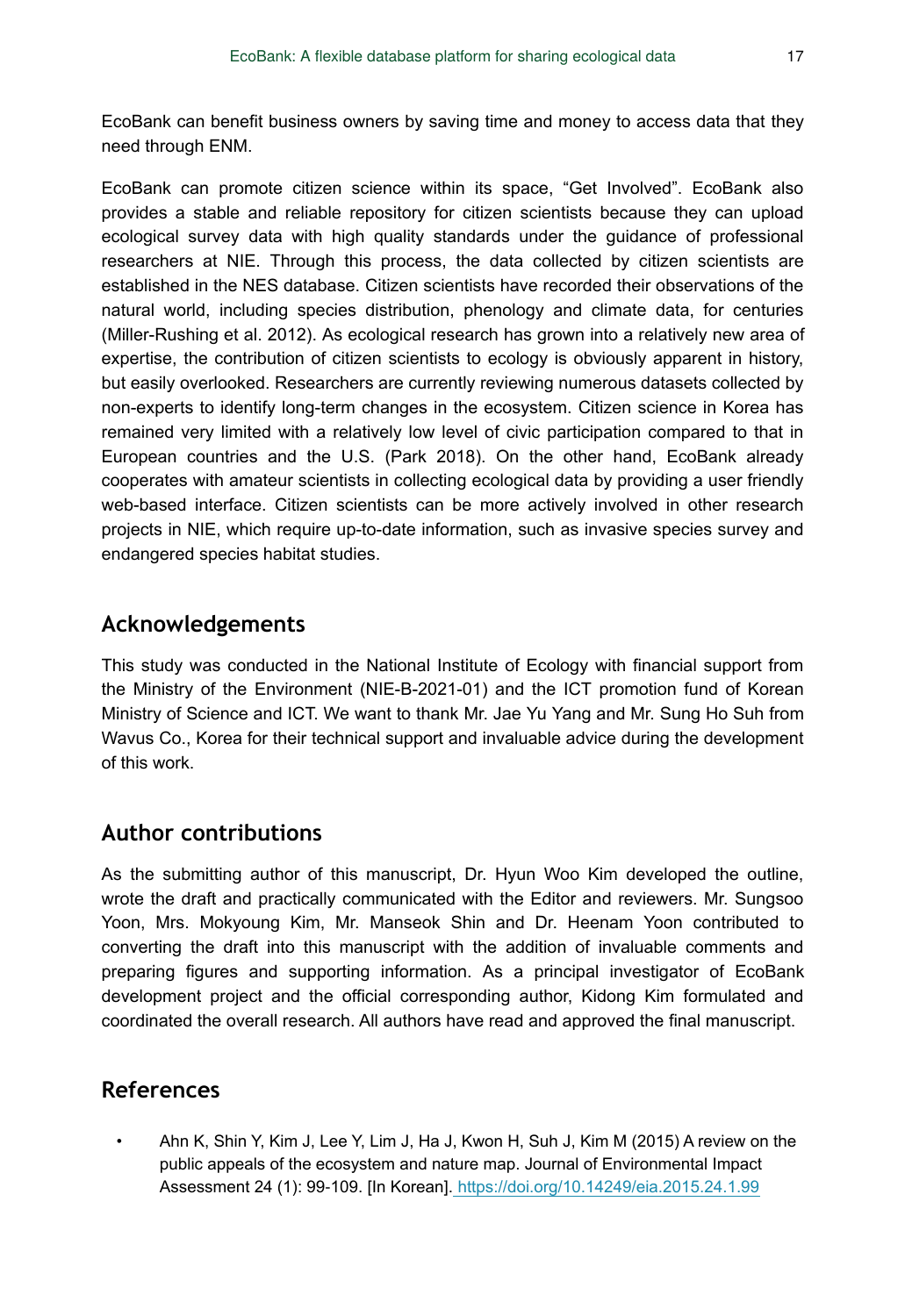- Ali W, Javid A, Hussain A, Bukhari SM (2018) Diversity and habitat preferences of amphibians and reptiles in Pakistan: a review. Journal of Asia-Pacific Biodiversity 11 (2): 173‑187. <https://doi.org/10.1016/j.japb.2018.01.009>
- Araújo M, Rahbek C (2006) How does climate change affect biodiversity? Science 313 (5792): 1396‑1397. <https://doi.org/10.1126/science.1131758>
- Basilio LG, Moreno DJ, Piratelli AJ (2020) Main causes of bird-window collisions: a review. Anais da Academia Brasileira de Ciências 92 (1). [https://doi.org/10.1590/](https://doi.org/10.1590/0001-3765202020180745) [0001-3765202020180745](https://doi.org/10.1590/0001-3765202020180745)
- Belbin L, Williams KJ (2016) Towards a national bio-environmental data facility: experiences from the Atlas of Living Australia. International Journal of Geographical Information Science 30 (1): 108‑125. <https://doi.org/10.1080/13658816.2015.1077962>
- de Chazal J, Rounsevell M (2009) Land-use and climate change within assessments of biodiversity change: A review. Global Environmental Change 19 (2): 306‑315. <https://doi.org/10.1016/j.gloenvcha.2008.09.007>
- Donohue L, Hillebrand H, Montoya J, Petchey O, Pimm S, Fowler M, Healy K, Jackson A, Lurgi M, McClean D, O'Connor N, O'Gorman E, Yang Q (2016) Navigating the complexity of ecological stability. Ecology Letters 19 (9): 1172-1185. [https://doi.org/](https://doi.org/10.1111/ele.12648) [10.1111/ele.12648](https://doi.org/10.1111/ele.12648)
- Farley SS, Dawson A, Goring SJ, Williams JW (2018) Situating ecology as a big-data science: current advances, challenges, and solutions. BioScience 68 (8): 563-576. <https://doi.org/10.1093/biosci/biy068>
- Frehner M, Brändli M (2006) Virtual database: Spatial analysis in a web-based data management system for distributed ecological data. Environmental Modelling & Software 21 (11): 1544‑1554.<https://doi.org/10.1016/j.envsoft.2006.05.012>
- Gardner BS (2011) Responsive web design: Enriching the user experience. Sigma Journal: Inside the Digital Ecosystem 11 (1): 13‑19.
- Hampton S, Strasser C, Tewksbury J, Gram W, Budden A, Batcheller A, Duke C, Porter J (2013) Big data and the future of ecology. Frontiers in Ecology and the Environment 11 (3): 156‑162. <https://doi.org/10.1890/120103>
- Huh IA, Kim YS, Yu SJ, Wong S, Shin WS, Park HO, Kim HJ, Kim HW (2014) Development of freshwater sediment management standards for organic matters, nutrients, and metals in Korea. Environmental Science and Pollution Research 21 (1): 86‑94.<https://doi.org/10.1007/s11356-013-2093-z>
- Kang H, Koo KS, Sung H (2019) Current distribution of American bullfrog Rana catesbeiana Shaw, 1802 in the Republic of Korea. BioInvasions Records 8 (4): 942‑946. <https://doi.org/10.3391/bir.2019.8.4.24>
- Kim E, Choi C, Kang C (2013) Causes of injury and mortality of Fairy Pitta Pitta nympha on Jeju Island, Republic of Korea. Forktail 29: 145-148. URL:<https://www.orientalbirdclub.org/s/Fairy-Pitta.pdf>
- Kim HW, Hwang K, Mu Q, Lee SO, Choi M (2012) Validation of MODIS 16 global terrestrial evapotranspiration products in various climates and land cover types in Asia. KSCE Journal of Civil Engineering 16 (2): 229‑238. [https://doi.org/10.1007/](https://doi.org/10.1007/s12205-012-0006-1) [s12205-012-0006-1](https://doi.org/10.1007/s12205-012-0006-1)
- Kissling W, Dormann C, Groeneveld J, Hickler T, Kühn I, McInerny G, Montoya J, Römermann C, Schiffers K, Schurr F, Singer A, Svenning J, Zimmermann N, O'Hara R (2012) Towards novel approaches to modelling biotic interactions in multispecies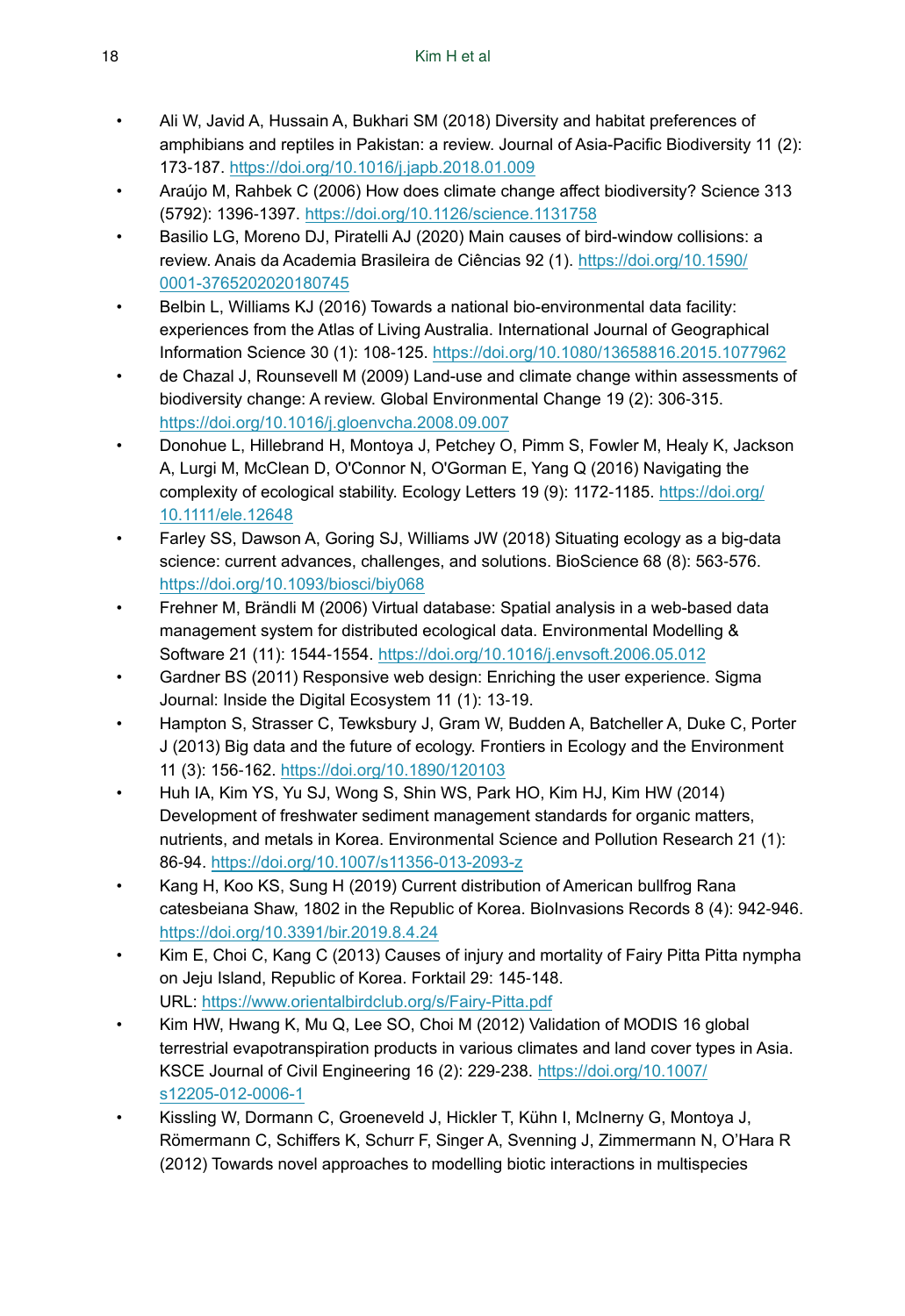assemblages at large spatial extents. Journal of Biogeography 39 (12): 2163‑2178. <https://doi.org/10.1111/j.1365-2699.2011.02663.x>

- Kosmala M, Wiggins A, Swanson A, Simmons B, Environment t (2016) Assessing data quality in citizen science. Frontiers in Ecology and the Environment 14 (10): 551-560. <https://doi.org/10.1002/fee.1436>
- Lakhani KR, Von Hippel E (2004) How open source software works:"free" user-to-user assistance. Research Policy 32 (6): 303‑339. [https://doi.org/10.1016/S0048-](https://doi.org/10.1016/S0048-7333(02)00095-1) [7333\(02\)00095-1](https://doi.org/10.1016/S0048-7333(02)00095-1)
- Maguire DJ, Longley PA (2005) The emergence of geoportals and their role in spatial data infrastructures. Computers, Environment and Urban Systems 29 (1): 3‑14. <https://doi.org/10.1016/j.compenvurbsys.2004.05.012>
- Margalef R (1958) Information theory in ecology. General Systematics 3: 36‑71.
- McNaughton S (1967) Relationships among functional properties of Californian grassland. Nature 216 (5111): 168-169.<https://doi.org/10.1038/216168b0>
- Michener W, Allard S, Budden A, Cook R, Douglass K, Frame M, Kelling S, Koskela R, Tenopir C, Vieglais D (2012) DataONE: Data Observation Network for Earth— Preserving data and enabling innovation in the biological and participatory design of DataONE—Enabling cyberinfrastructure for the biological and environmental sciences. Ecological Informatics 11: 5‑15.<https://doi.org/10.1016/j.ecoinf.2011.08.007>
- Miller-Rushing A, Primack R, Bonney R (2012) The history of public participation in ecological research. Frontiers in Ecology and the Environment 10 (6): 285‑290. <https://doi.org/10.1890/110278>
- Nadkarni N (1981) Canopy roots: convergent evolution in rainforest nutrient cycles. Science 214 (4524): 1023‑1024. <https://doi.org/10.1126/science.214.4524.1023>
- Park JH (2018) The current state and tasks of citizen science in Korea. Journal of Science and Technology Studies 18 (2): 7‑41. [In Korean].
- Park Y (1990) Effects of drought on two grass species with different distribution around coastal sand-dunes. Functional Ecology 4 (6): 735‑741.<https://doi.org/10.2307/2389440>
- Peng Z, Tsou M (2003) Internet GIS: distributed geographic information services for the internet and wireless networks. 1st. John Wiley & Sons, 720 pp. [ISBN 978-0471359234]
- Pielou EC (1969) An introduction to mathematical ecology. Edition 2nd. Wiley-Interscience [ISBN 978-0471689188]
- Pielou EC (1975) Ecological diversity. Wiley-Interscience [ISBN 0471689254]
- Preston M, Clayton P, Wells G (2003) Dynamic run-time application development using CORBA objects and XML in the field of distributed GIS. International Journal of Geographical Information Science 17 (4): 321‑341. [https://doi.org/10.1080/](https://doi.org/10.1080/1365881021000026557) [1365881021000026557](https://doi.org/10.1080/1365881021000026557)
- Rebolo-Ifrán N, di Virgilio A, Lambertucci SA (2019) Drivers of bird-window collisions in southern South America: a two-scale assessment applying citizen science. Scientific Reports 9 (1): 1‑10. <https://doi.org/10.1038/s41598-019-54351-3>
- Ruckelshaus M, Jackson S, Mooney H, Jacobs K, Kassam K, Arroyo MK, Báldi A, Bartuska A, Boyd J, Joppa L, Kovács-Hostyánszki A, Parsons JP, Scholes R, Shogren J, Ouyang Z (2020) The IPBES global assessment: pathways to action. Trends in Ecology & Evolution 35 (5): 407‑414. <https://doi.org/10.1016/j.tree.2020.01.009>